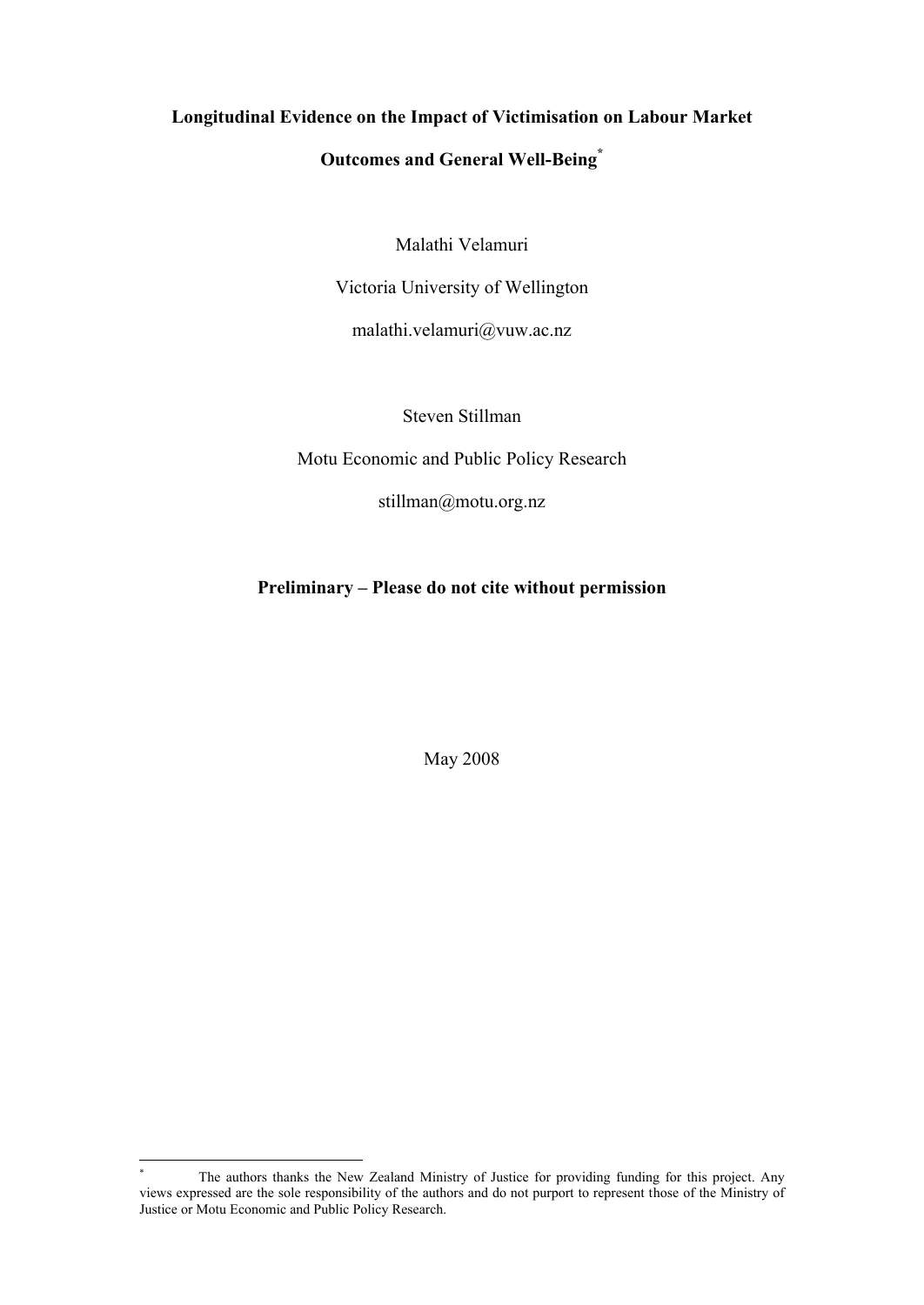#### **Abstract**

This paper examines the impact of being a victim of violent or property crime on labour market outcomes and general well-being using longitudinal data from the nationally representative Household Income and Labour Dynamics of Australia survey. We estimate OLS regressions on the entire population and fixed effects regression models that examine changes in outcomes for individuals before/after victimisation relative to changes in outcomes over time for non-victims. The fixedeffects model allows us to control for characteristics that may simultaneously cause certain individuals to be victims of crime and put them at higher risk of poor outcomes. Our results indicate that there is no causal impact of victimisation on employment or income. In contrast, there is strong evidence of a negative impact of victimisation on well-being measures, and these are especially strong for violent victimisation. However, these effects appear to be short-lived.

Keywords: crime, victimisation, labour market outcomes, well-being, Australia

JEL-Code: J3, I1, N47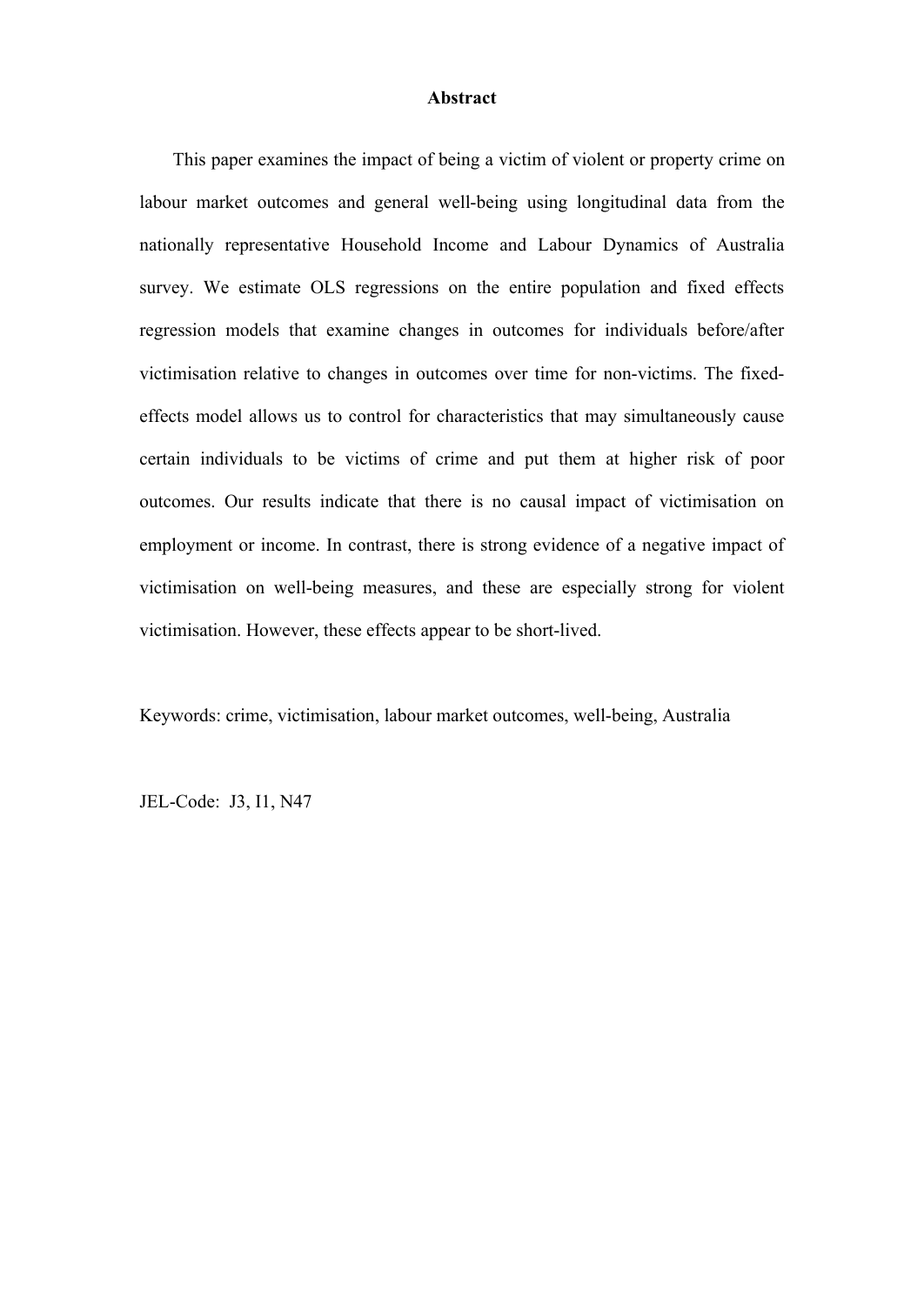### **I. Introduction**

Criminal activity imposes significant costs on society. Government expenditures on the criminal justice system are sizeable in most OECD countries. These expenditures generally comprise crime prevention, detection and investigation, judicial processes and dispute resolution, prisoner and offender management, and rehabilitation services. In addition, crime victim compensation schemes offer direct reimbursement to, or on behalf of, a crime victim for statutorily identified crimerelated expenses such as medical costs, funeral and burial costs, mental health counselling, lost wages or loss of support. These costs, together with private outlays on crime prevention measures, are a measure of the direct cost of crime.

The direct, dollar cost grossly understates the real cost of crime to society since many private precautionary expenses against crime and public expenditures incurred in enforcing certain types of legislation are not included (Becker, 1968). Furthermore, police crime statistics understate the incidence of crime, largely because many crimes are not reported. Moreover, as Viscusi (1993) suggests, health and safety risks contribute to human unhappiness. One possible source of health risk, in addition to physical injury, is the post-traumatic stress and the psychological impact of injury on its victims. These effects can be relatively short-lived or can 'activate long-term trajectories of mental distress' (Macmillan, 2001). However, it is generally impossible to put an accurate price on the emotional and psychological sufferings caused by victimisation. Finally, as Rizzo (1979) points out, in the presence of risk aversion, the true cost of crime will exceed the expected value of losses.

Research on crime by economists has focussed on trying to explain individuals' decision to commit crime within an optimization framework, on analyses of public policies to mitigate criminal behaviour and on the economic consequences of incarceration for individuals. However, they have largely ignored the impact of crime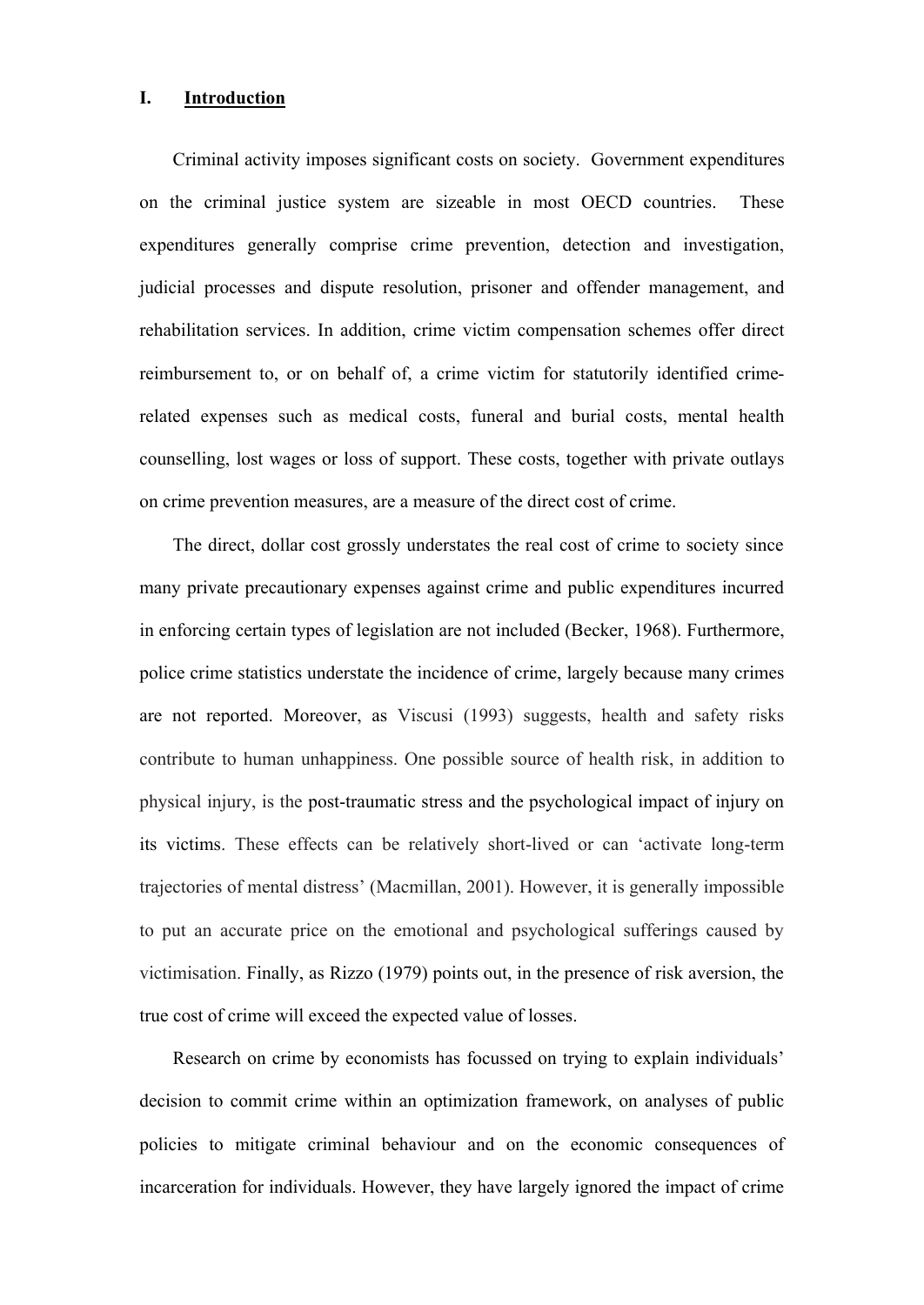on victims. This is surprising, given the level of interest in the impact of other lifechanging events like divorce and unemployment. The need for accurately estimating both the direct and indirect costs of crime cannot be over-emphasised. Crime has the potential to incapacitate otherwise productive people, and to impose financial and psychological costs on their families. These are costs that are ultimately borne by society.

In this paper, we estimate the causal effect of crime victimisation on labour market outcomes and general well-being using longitudinal data from the nationally representative Household Income and Labour Dynamics of Australia (HILDA) survey. Crucially for our analysis, individuals in HILDA are asked whether they experienced a number of major life events in the previous year including being a victim of violent or property crime. We have four waves of data available, which allows us to only estimate short-term impacts. But the richness of the data allows us to extend the literature in a number of ways.

First, we estimate OLS regression models on the entire population and fixed effects regression models that examine changes in outcomes for individuals before/after victimisation. We can estimate fixed effects regressions because HILDA collects longitudinal data on a representative sample of both victims and non-victims, unlike the administrative data typically used in this literature. This allows us to control for characteristics that may simultaneously cause certain individuals to become victims of crime and put them at higher risk of poor outcomes.

Second, we estimate the impact of victimisation on both labour market outcomes and general well-being. Clearly, victimisation might have impacts on individuals beyond the labour market. We believe that this is the first quantitative analysis to examine the impact of victimisation on more general measures of human capital and personal well-being.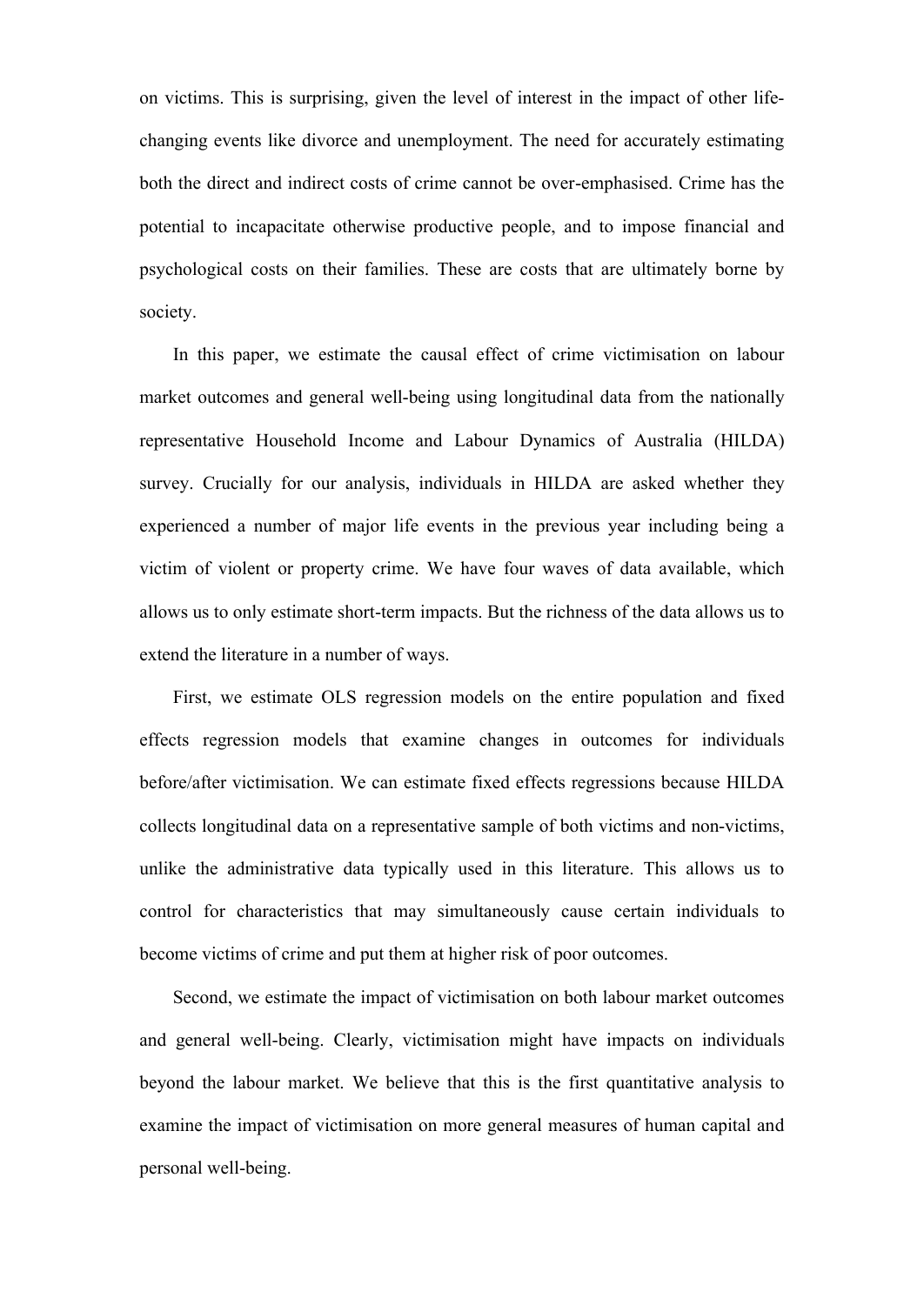One strand of the literature on happiness deals with the question of hedonic adaptation to life events. The main research question in this area is whether individuals adapt to 'utility shocks' such as divorce, unemployment, becoming disabled etc. There are three main findings arising from this research: (1) while people react strongly to life-changing events, on average, they eventually return to their initial (pre-event) levels of well-being or life-satisfaction; (2) but there is considerable heterogeneity in the rate at which individuals return to their baseline satisfaction levels; and (3) men and women vary in their response to specific life events.

Our results indicate that there is no causal impact of victimisation on employment or income; while estimates based on cross-sectional models indicate significant impacts, the fixed-effects estimates uniformly suggest that these results can be explained by unobserved heterogeneity. In contrast, there is strong evidence of a negative impact of victimisation on well-being measures, and these are especially strong for violent victimisation. However, these effects appear not to persist beyond the first year following victimisation. We relate our results on well-being to findings from the happiness literature dealing with habituation.

The rest of the paper is organised as follows: Section II reviews the relevant literature. Section III provides contextual details by reviewing recent crime trends in Australia. In Section IV, we describe the data and provide some descriptive statistics, while in Section V, we describe the empirical methodology that we adopt in this paper. Section VI presents the results, and Section VII concludes.

#### II. **Related Literature**

Research on criminal victimisation by sociologists and criminologists burgeoned after the advent of crime victimisation surveys, especially in the United States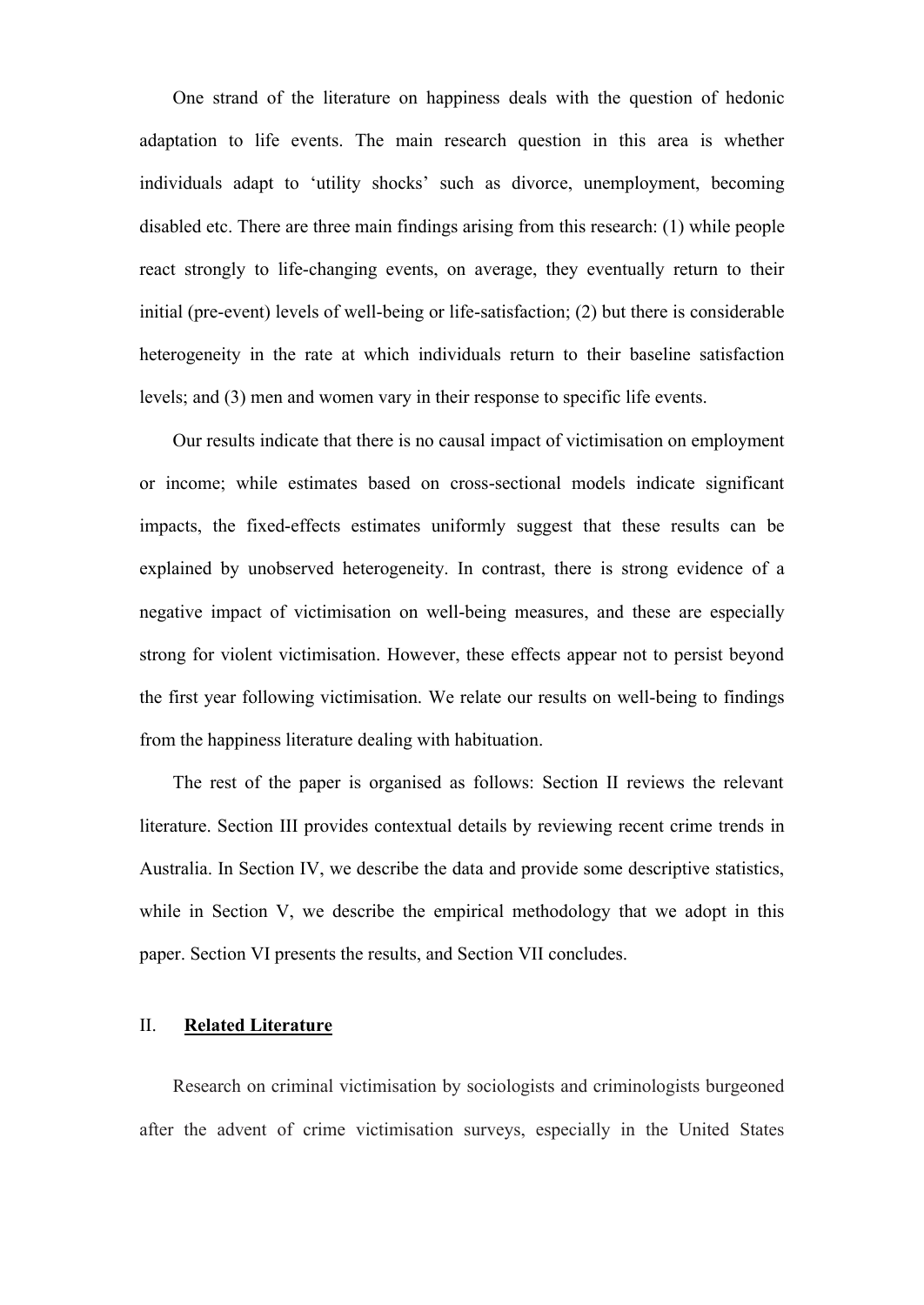$(Sampson, 1987)$ .<sup>1</sup> The micro aspects of this literature examine variation in the risk of victimisation with the characteristics of individuals on the one hand, and the psychological consequences of victimisation on the other. From a more macro perspective, this literature investigates how rates of victimisation vary with the characteristics of neighbourhoods, and the socioeconomic impact of crime on neighbourhoods (Jarjoura and Smith, 1989).

Individual-level studies examining the characteristics of victims reveal that rates of victimisation are highest among males, young and unmarried individuals. This is consistent with findings from crime victimisation surveys. There is also compelling evidence that crime victims suffer psychological trauma following the incident. The intensity and duration of these effects vary with the characteristics of the victim and the nature of the crime. For instance, Freedy *et.al.* (1994) examine the incidence of post-traumatic stress disorder (PTSD) among recent victims and their family members involved in the criminal justice system in the U.S. during the late 1980s. They find a high prevalence (over 50%) of PTSD among their respondents, with victims of violent crime being more at risk of suffering psychological damage. Macmillan (2001) suggests that since victims of violent crimes tend to be young and since victimisation has an acute psychological impact, at least in the short-run, these incidents have a lifealtering effect on young victims.

Increasing economic inequalities in the 1970s led to spatial segregation along racial lines in U.S. cities, resulting in concentrations of poverty (Wilson, 1987). The racial underclass theory of crime argues that the gradual migration of middle-class and working-class African Americans from inner city areas to suburban

<sup>&</sup>lt;sup>1</sup> Most industrialised countries and many developing countries now rely on these national victimisation surveys to provide information on crime, independent of police statistics. The information includes rates of victimisation, variations in rates of victimisation among segments of the population, the percentage of crimes reported to police, reasons for not reporting, fear of crime and perceptions of safety, and efforts undertaken by individuals to protect themselves from crime.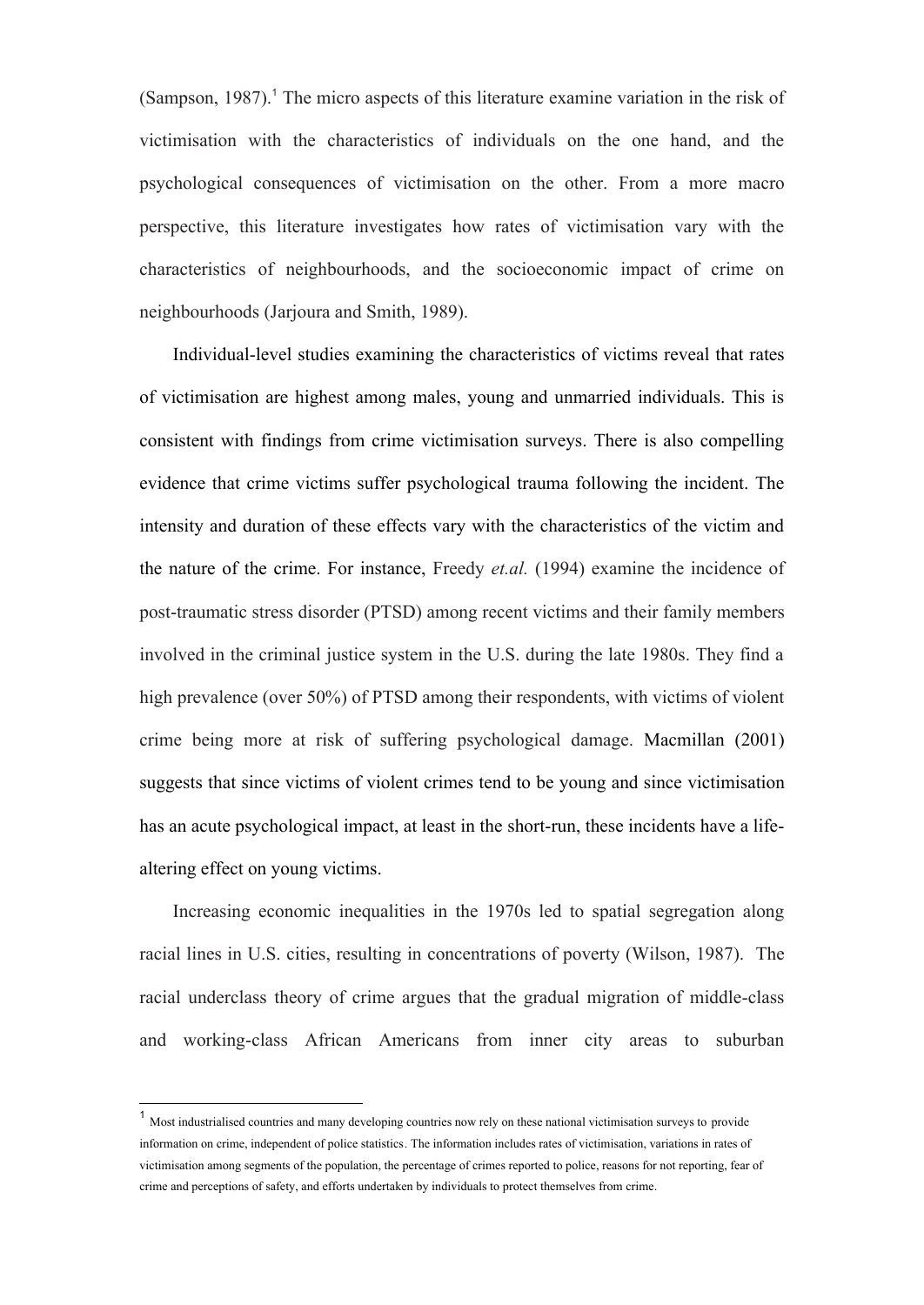neighbourhoods left the most economically marginalised racial minorities behind. According to Wislon (1987), this ghettoization is the result of the failure of public policies to combat poverty and is the source of the increased incidence of crime. This theory implies that the poor, inner-city residents in urban areas are more at risk of victimisation relative to the rich.

Relative deprivation theory of crime suggests that crime increases with economic inequality, and is not related to poverty *per se*. Blau and Blau (1982), for instance, find that neither race nor poverty explain differences in urban crime rates across the U.S., once inequality is controlled for. Levitt (1999) also finds a strong relationship between income inequality and incidence of crime. He analyses the relationship between race, income inequality and crime victimisation in the U.S. from the 1970s to the 1990s. This was a period of rising income inequality in the U.S. He finds that while property crime became more concentrated among the poor over this time period, the rich are now much more likely to become victims of violent crime.

Levitt's (1999) results are also consistent with the routine activities/lifestyle theory of crime, which hypothesises that social differences in crime victimisation can be explained by differences in routine activities which put certain individuals at closer proximity to offenders and increase their risk of victimisation. For instance, Miethe and Stafford (1987), analysing survey data measuring the quantity and nature of daily routine activity in thirteen cities in the U.S., find that these variables are strong predictors of property victimisation but not of violent victimisation.

Another strand of the literature suggests that neighbourhood characteristics predict victimisation risk, independent of individual characteristics such as age, race, sex, income, and marital status. Sampson (1985) finds that structural density, residential mobility, and female-headed families have strong positive effects on rates of personal victimisation. He also finds that inequality and racial composition have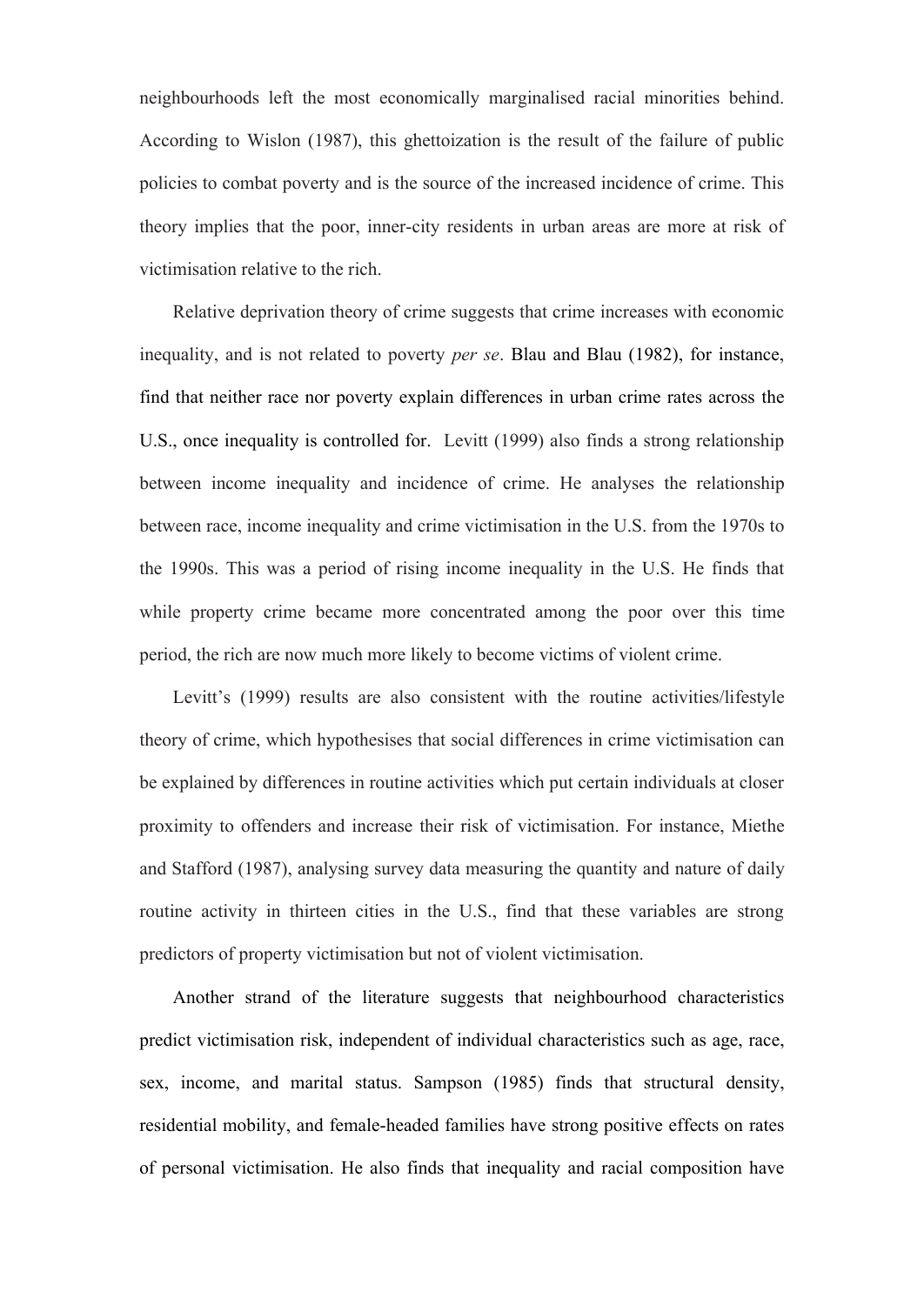negligible effects on victimisation when family structure, residential mobility and neighbourhood density factors are accounted for. These findings are consistent with an opportunity model of predatory victimisation.

Our reading of the literature suggests that there are a few exogenous individual chractersitics that are good predictors of victimisation. Nevertheless, there is considerable unobserved heterogeneity in the risk of victimisation.

In this paper, we attempt to add to the micro aspects of the victimisation literature. The dataset we use in this paper has a rich set of variables that will allow us to control for sociodemographic and neighbourhood characteristics in estimating the impact of victimisation on our chosen outcomes. To our knowledge, this is the first economic analysis of the impact of victimisation on labour-market outcomes and subjective well-being.

Happiness literature

#### **III. Crime in Australia – Recent Trends**

Australia ranks high among developed countries with regard to both victimisation rates and incarceration rates. ${}^{2}$  The International Crime Victimisation Survey (ICVS), conducted periodically by the United Nations interregional crime and justice research institute (UNICRI), is a standardised survey across countries dealing with individuals' experience of crime. The first ICVS was conducted in 1989, with subsequent surveys carried out in 1992, 1996, 2000 and 2004. In a report based on 17 industrialised countries surveyed in the 2000 ICVS, Australia ranked in the group of countries with the highest rates of overall victimisation.<sup>3</sup> Table 1 reports these findings.<sup>4</sup>

 $\overline{2}$ <sup>2</sup> Victimisation rates are prevalence rates that count the percentage of people or households victimised at least once.

The other countries in this group were England and Wales, the Netherlands and Sweden, all with victimisation rates over 24%.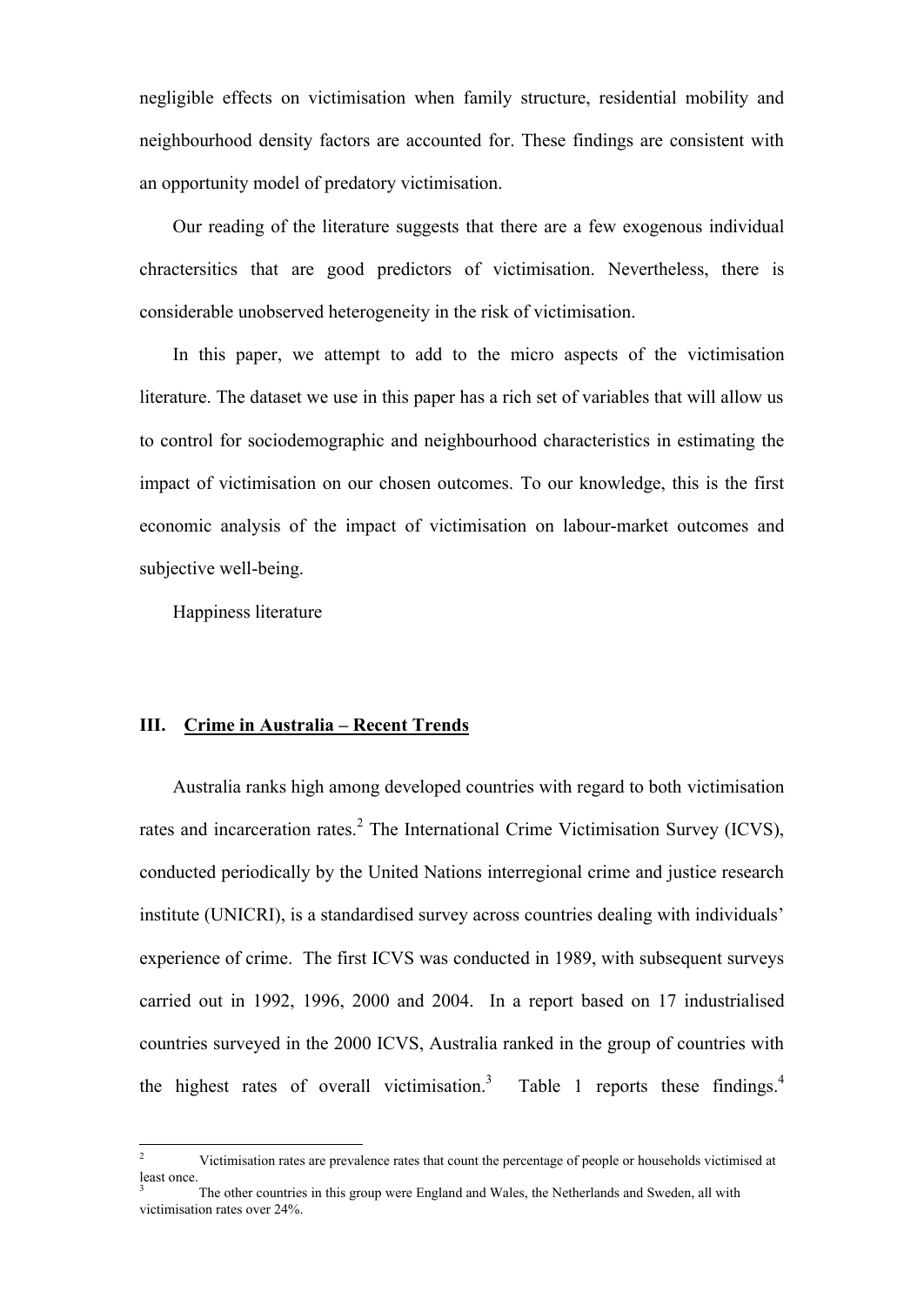Specifically, Australia ranked high in the list for victimisation related to burglary, personal theft and contact crime, including sexual assault.<sup>5</sup>

Thus, Australia does not compare very favourably with other developed countries in terms of crime statistics. However, internal trends over time show considerable improvements; figure 1 traces rates of violent crime between 1996 and  $2004<sup>6</sup>$  While the trend in the rate of recorded assault has shown a sharp increase from 1996 to 2003, other forms of violent crime either show a more gradual upward trend or a declining trend since 2001. However, there is a discernible decline in the violent crime rate in 2004. Property crime shows an increasing trend between 1996 and 2001 (Figure 2) but has declined thereafter. $<sup>7</sup>$ </sup>

Some of the decline in crime could be a consequence of recent trends in incarceration, reflecting a tougher policy towards offenders. Table 2 presents incarceration rates over time for selected countries. While the USA is a clear outlier, Australia features in the group of countries with relatively high incarceration rates. Statistics reported by the Australian institute of Criminology suggest that overall prison population has grown at an average annual rate of 5% since 1984. Most of this increase reflects imprisonment for violent crimes.<sup>8</sup> The rate of increase was high in the 1990s, but has slowed down since 1999.

### **IV. Data**

We examine the impact of victimisation using longitudinal data from the nationally representative HILDA survey for the years 2002-2005. This survey began

 $\overline{4}$ <sup>4</sup> Changes in rates of recorded crime may be the result of changes in the way crime data are collected, or changes in the proportion of victims reporting criminal offences to police. Thus, differences in crime rates across countries are not necessarily an indicator of differences in actual levels of crime in those countries.

<sup>5</sup> See also Leigh (2004).

<sup>6</sup> Violent crime comprises homicide, assault, sexual assault, robbery and abduction.

<sup>7</sup> Property crime comprises burglary, motor vehicle theft (MVT) and other theft like pick-pocketing, bag snatching, shoplifting and bicycle threat.<br><sup>8</sup> The persontage of prisoners sonto

The percentage of prisoners sentenced for violent offences increased from 38% in 1986 to 47% in 1995 and remained steady thereafter (Australian Institute of Criminology 2006. Australian crime: facts and figures 2005).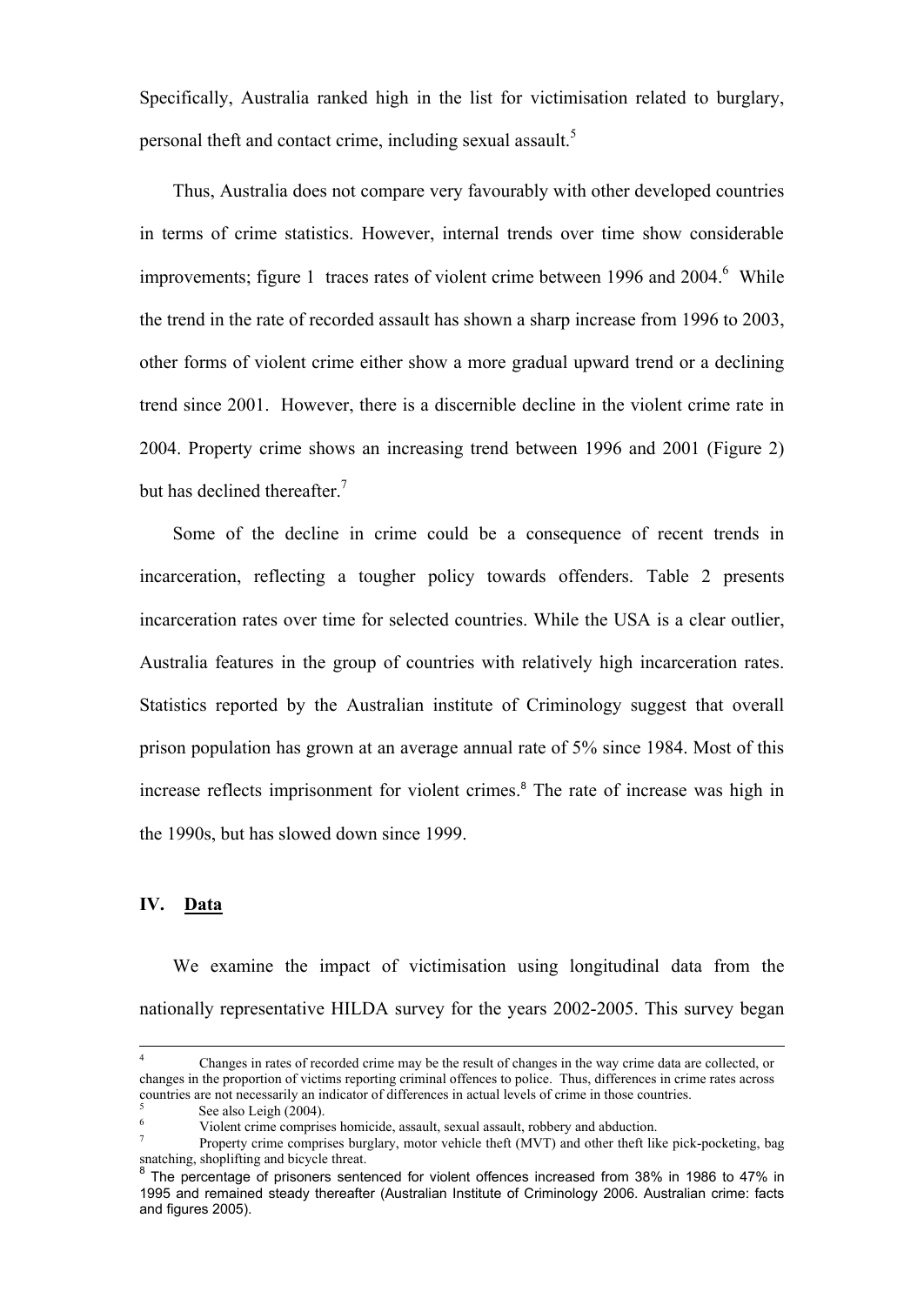in 2001 and has since been administered annually. HILDA interviews all adult members (aged 15 and over) in over 7,500 sample households and collects information about economic and subjective well-being, labour market dynamics and family dynamics.<sup>9</sup> Individuals in sample households are followed over time regardless to whether they remain in the original households. Four survey instruments are included in HILDA: a Household Form and a Household Questionnaire are completed during a personal interview with one adult member of each household; a Person Questionnaire is administered to all adult household members; and a Self-Completion Questionnaire (SCQ) is provided to all respondents to the Person Questionnaire and is collected at a later date or returned by post.

The SCQ elicits subjective responses to an array of sensitive questions, such as alcohol use and life satisfaction. Starting in the second wave (2002), the following question was added to the SCQ, "We now would like you to think about major events that have happened in your life over the past 12 months. For each statement cross either the NO box or the YES box to indicate whether each event happened during the past 12 months. If you answer "YES", then also cross one box to indicate how long ago the event happened or started." Twenty-one major events are then listed below the question. Two of these statements are: "Victim of physical violence (e.g., assault)" and "Victim of property crime (e.g., theft, housebreaking)", and these are the events that we focus on in this paper.<sup>10</sup> Unfortunately, we are provided with no further details about the crime committed or the kind of compensation, if any, received. This lack of contextual detail is an obvious weakness of using HILDA to examine the impact of victimisation.

<sup>9</sup> The survey utilises a multi-stage sampling approach (sampling households within Census Collection Districts) and is stratified by State and part-of-State.

<sup>10</sup> Other examples include "Pregnancy / pregnancy of partner", "Death of a close friend", and "Promoted at work".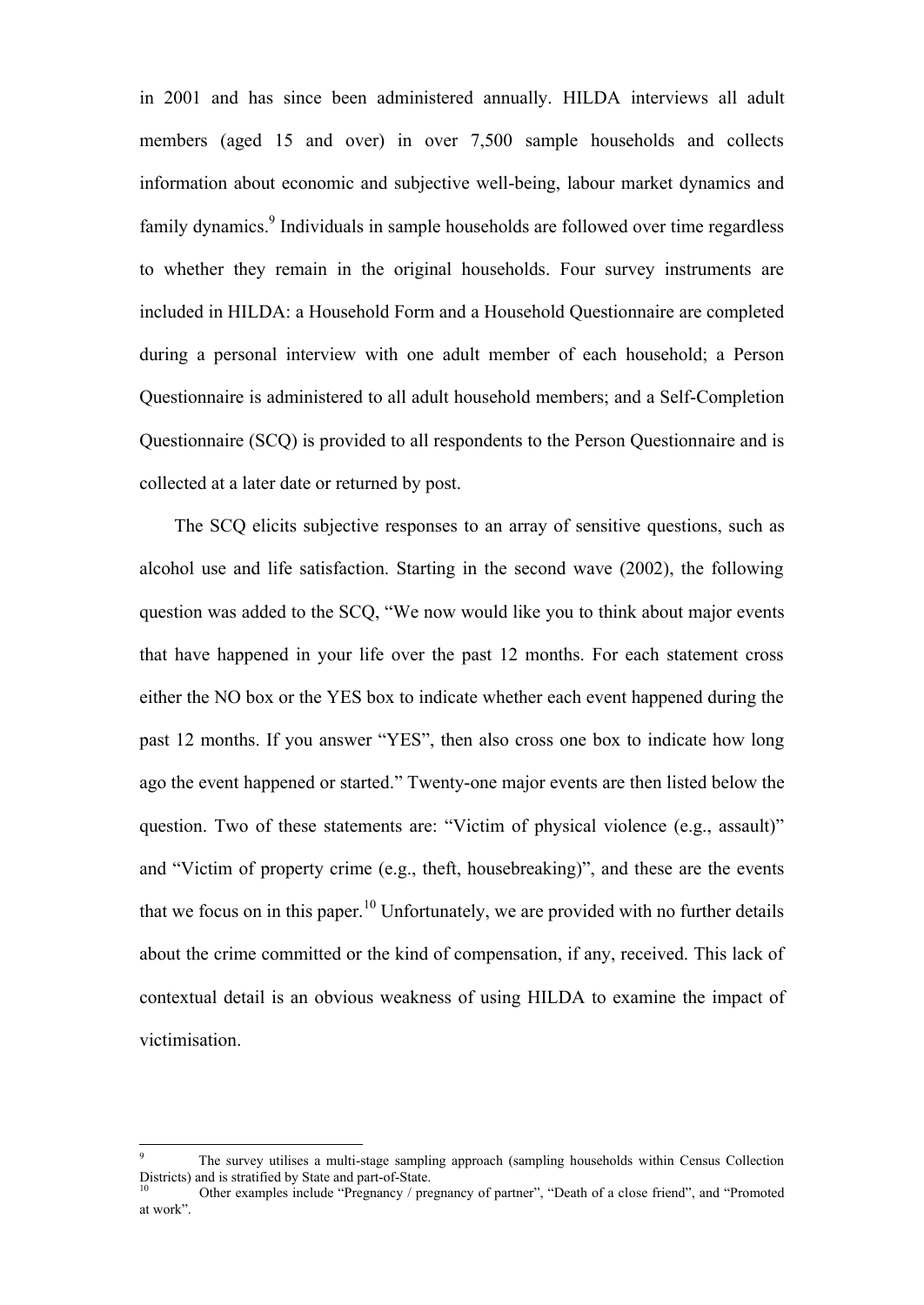Pooling the four years of survey data provides a sample of 15,979 individuals and 50,936 observations. For obvious reasons, we need to drop all observations in which an individual fails to complete a SCQ or fails to answer the question on whether or not they have been victims of crime in the previous year (5,566 observations, 946 individuals). We also drop a small number of observations where individuals fail to report their aboriginal status or education in a particular year (18 observations, 8 individuals). This leaves us with a main analysis sample of 15,025 individuals and 45,352 observations. A further 2,668 individuals are in our analysis sample for only one year and thus are dropped when estimating fixed effects regression models.

Out of the main analysis sample, 2,603 individuals (17%) report having ever been victims of crime during the four years of the sample, with 1,969 of these individuals having been victimised once and 634 victimised multiple times, for a total of 3,424 events. The probability of being victimised declines over the four-year period, with 0.88% of individuals (1,003 people) in 2002 reporting being victimised in the previous year, 0.84% (967 people) in 2003, 0.70% (782 people) in 2004 and 0.60% (672 individuals) in 2005. This is true for both violent and property crime.

Table 3 presents summary statistics for individuals, stratified by whether they have ever been victimised. The first set of variables comprises the outcomes for which we examine the impact of victimisation. There are notable differences in the characteristics of victims depending on the nature of crime. Compared to non-victims, victims of violent crime have lower employment rates, lower labour, non-labour and household incomes.<sup>11</sup> As discussed above, these differences may merely reflect the fact that victimised individuals are also more likely to have poor labour market

 $11\,$ <sup>11</sup> Employment status measures whether the individual is currently employed, (conditional) hours worked measures hours worked in the last week (conditional on being employed), hourly wages are earnings in the last week divided by hours worked in the last week for all wage/salary workers, benefit receipt measures whether an individual receives income from any government benefit, total annual income is the summation of all income sources for the individual in the last year, and total annual household income is the summation of all income sources in the last year for all household members. All wage and income measures are in 2001 Australian dollars. Hours worked are winsorised at the 99th percentile and hourly wages at the 1st and 99th percentile to reduce the impact of obvious measurement error.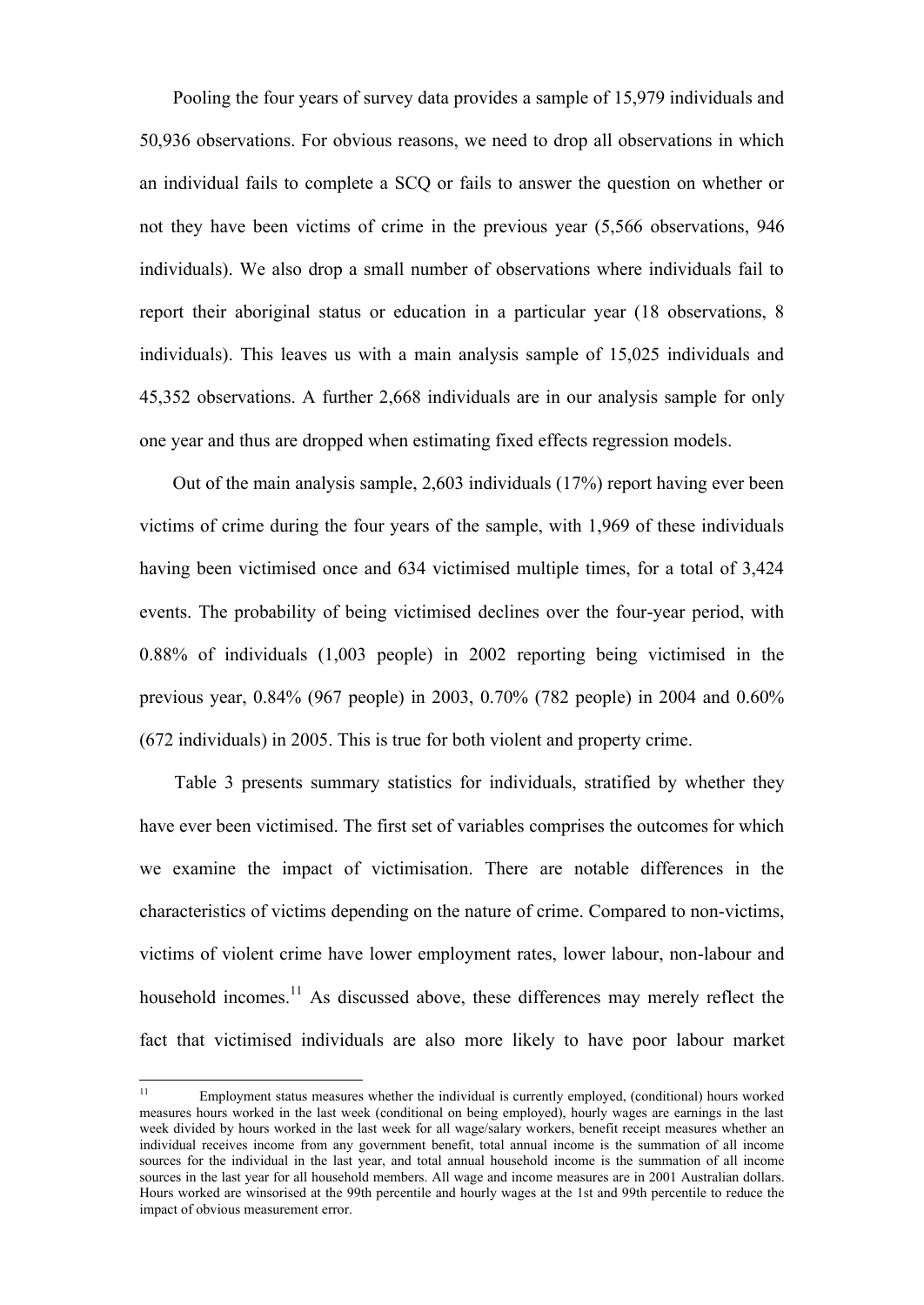outcomes. Property crime victims, in contrast, have better economic outcomes on average, relative to non-victims. While they compare unfavourably with non-victims with regard to self-reported health, life satisfaction and satisfaction with family relationships, they do considerably better than the victims of violent crime in these subjective measures.<sup>12</sup>

Next, we examine the age profile of victims. Crime victims tend to be younger than non-victims, on average, with victims of violent victimisation being 6 years younger than property crime victims. Prime-age individuals (ages 25-54) have the highest victimisation rates. The risk of victimisation declines sharply for older individuals.

Table 3 also reveals considerable differences in individual and household demographics and local neighbourhood characteristics among victims and nonvictims on the one hand, and between property crime and violent crime victims on the other. Individuals who have been victims of violent crime are more likely to be male, less educated, more likely to be Aboriginal or a Torres Strait Islander, less likely to be immigrants or to be married, and are more likely to live in lower quality neighbourhoods as measured along a whole host of dimensions.<sup>13</sup> The fact that individuals who have been victimis of violent crime differ on numerous observable dimensions from those that have never been victimised, and that a number of these

<sup>&</sup>lt;sup>12</sup> The SF-36 questionnaire collects data on eight health domains: physical functioning, role-physical, bodily pain, general health, vitality, social functioning, role-emotional, and mental health. Index scores are created for each domain by transforming the appropriate questions from among the thirty-six. These indexes are scored 0-100, with 100 representing perfect health on each index. HILDA asks a general question on each individual's overall life satisfaction. Another question asks how satisfied or dissatisfied each individual is with a number of personal relationships. We calculate the mean response across all of the following relationships which are applicable to the individual: i) their relationship with their partner, ii) their relationship with their children, iii) their partner's relationship with their children, iv) how well the children in the household get along with each other, v) their relationship with their parents, and vi) their relationship with their (most recent) former spouse or partner. Each of these measures is asked on a 0-10 scale with a 0 indicating an individual is totally dissatisfied and a 10 indicating they are totally satisfied with their life or relationships.

<sup>&</sup>lt;sup>13</sup> HILDA asks individuals a number of questions about their neighbourhood. We examine each individual's opinion on the frequency of the following events in their neighbourhood: traffic noise, noise from airplanes, trains or industry, homes and gardens in bad condition, rubbish and litter lying around, teenagers hanging around, people being hostile and aggressive, vandalism and damage to property, and burglary and theft. These questions are asked on a 1-5 scale with a 1 indicating that an event never happens in their neighbourhood and a 5 indicating that an event is very common.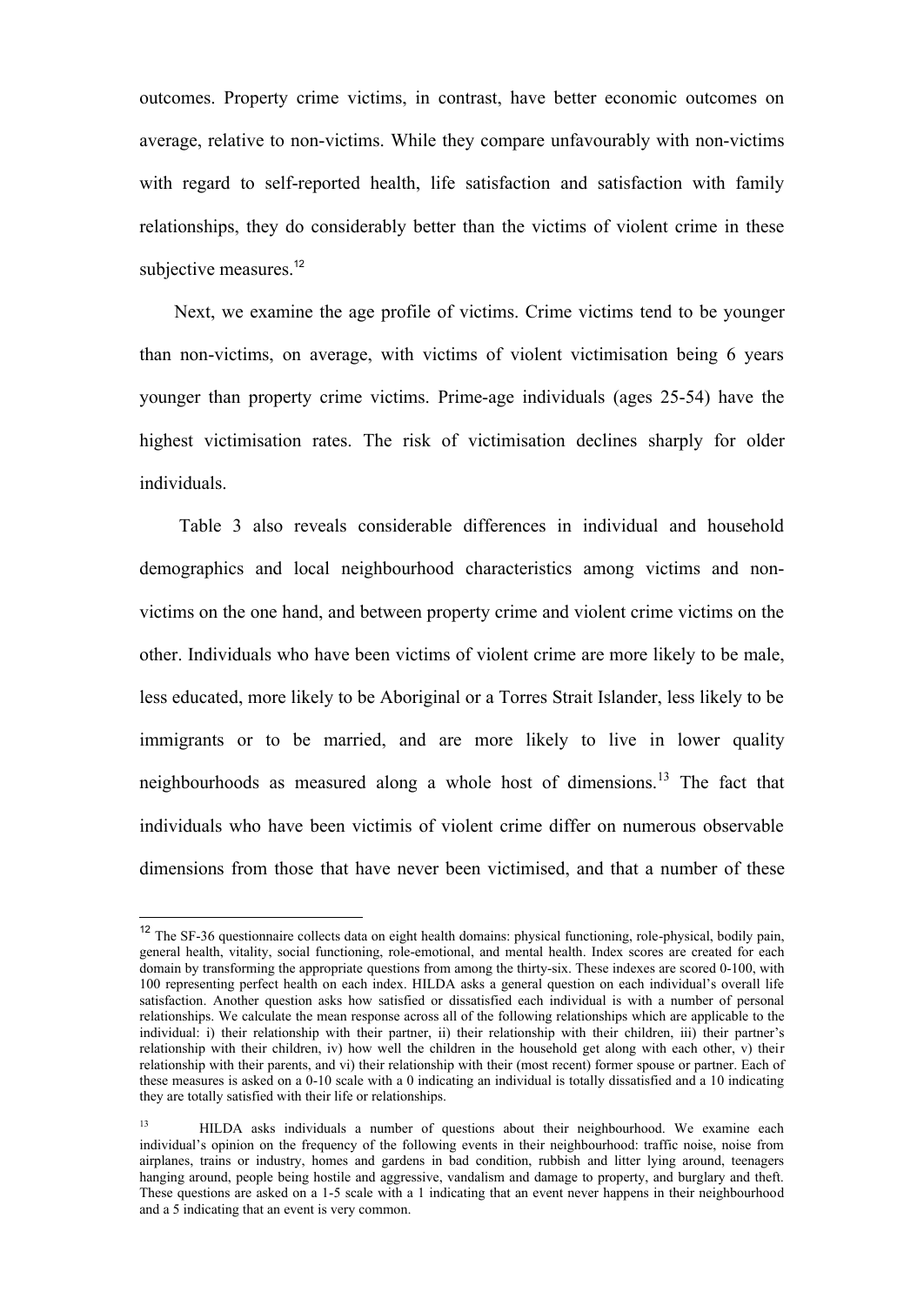dimension (for example, being Aboriginal or a Torres Strait Islander, being less educated) are associated with worse labour market outcomes suggests that negative selection may explain some/all of the differences in outcomes noted above.<sup>14</sup>

Property crime victims present a different profile compared to victims of violent crime. Women are as likely as men to be victims of property crime. Victims of property crime are as likely as non-victims to be Aboriginal or Torres Strait islanders and to be Australian-born. Relative to non-victims, property crime victims are more educated. However, they are similar to victims of violent crime in that they are less likely to be married and more likely to report living in poor-quality neighbourhoods. Relative to non-victims, on average, victims of both types of crime live in major cities.

Consistent with the trends in Figures 1 and 2, successive waves of the survey indicate a decreasing trend in both types of crime. There is a higher incidence of violent crime among property crime victims than vice versa. However, some of this is an artifact of the higher incidence of property crime relative to violent crime.

## **V. Econometric Model**

We now turn to estimating an econometric model of the impact of being victimised on labour market outcomes and general well-being.<sup>15</sup> Following Grogger (1995), we estimate a distributed lag model, thus allowing victimisation to impact current and future labour market outcomes. The model is specified as follows:

 $14$ <sup>14</sup> In the next section, multivariate models of the likelihood of ever being incarcerated will be estimated and discussed.

<sup>&</sup>lt;sup>15</sup> Although we interpret the results in terms of the impact of having been victimised, it is worth emphasising that we are actually measuring the impact of *reporting* having been victimised. Given the nature of the event, it is reasonable to assume that victimisation may be under-reported or over-reported. However, our results will be unbiased as long as the likelihood of reporting being victimised conditional on having actually been victimised is not systematically related to the examined outcomes. It is difficult to know apriori if this is likely to be the case, but it is difficult to tell a compelling story on why the likelihood of reporting this event would be related to any particular outcome.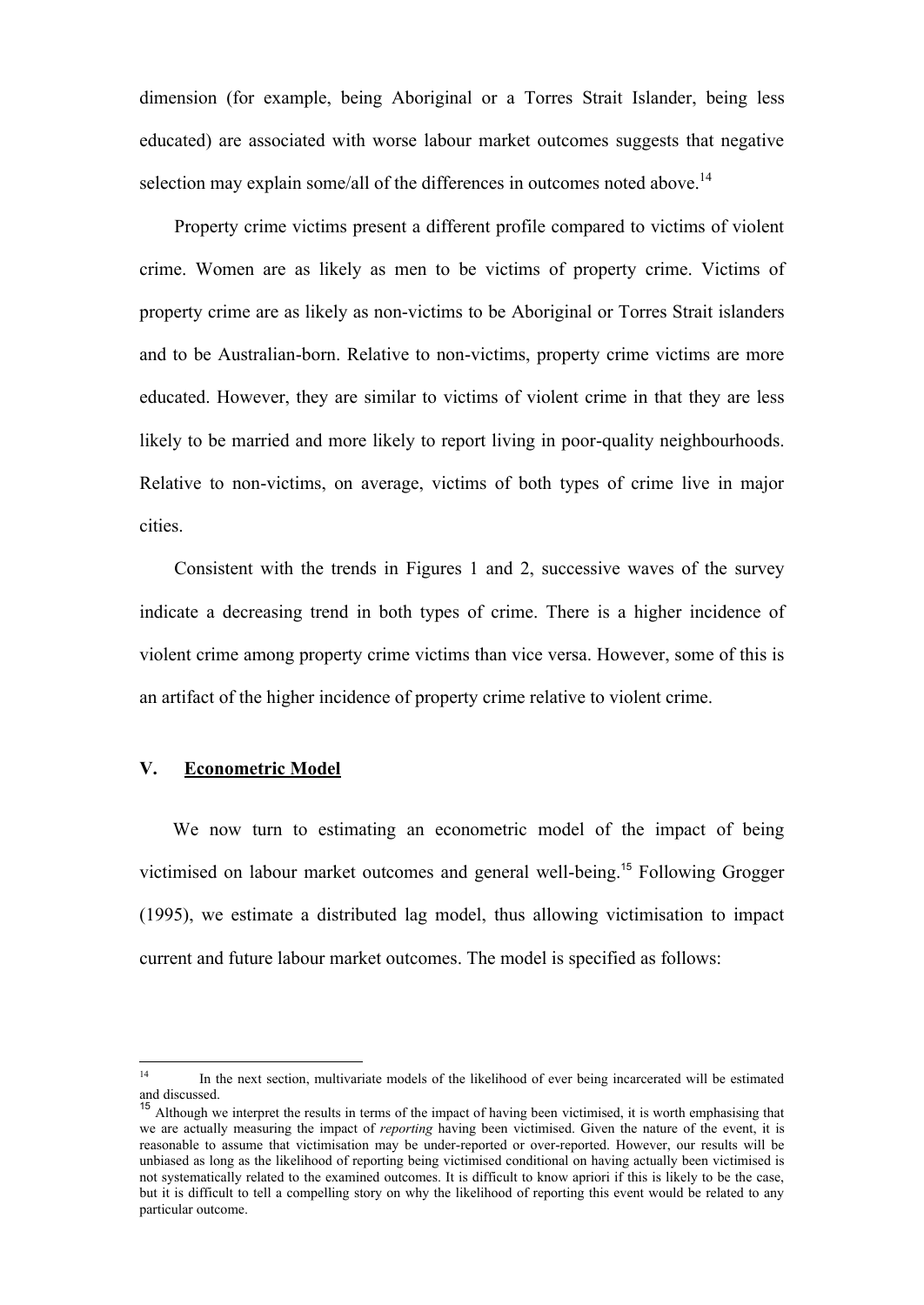$$
y_{it} = \sum_{j=0}^{2} X_{it-j} \mathsf{b}_{j} + Z_{it} \mathsf{d} + e_{it}
$$

where  $y_{it}$  is one of eleven outcome measures for individual *i* at time *t*,  $X_{it}$  is an indicator variable which equals 1 if individual *i* reports having been victimised in the previous 12 months when interviewed at time  $t$  and equals 0 otherwise,  $Z_{it}$  is a vector of control variables including gender, whether the individual is Aboriginal or a Torres Strait Islander, educational status, country of birth, marital status, number of children aged 0-15 and 16-20 in the household, number of adults in the household, and indicator variables for the year, urban living status, and geographical location of the household, and  $e_{it}$  is a random error term.

Given that the risk of victimisation varies widely across age-groups, as indicated in Table 2, we estimate the impact of victimisation separately for 15-24 year olds, 25- 54 year-olds and for those aged 55 years and over. Since we use only four waves of data, we can only identify the short-term effects of victimisation. In particular, the coefficients  $\beta_0$ ,  $\beta_1$  and  $\beta_2$  indicate the current impact of being victimised in the previous year, the current impact of having been victimised two years ago, and the current impact of having been victimised three or four years ago, respectively, on a particular outcome.<sup>16</sup>

First, we estimate this model using ordinary least squares (OLS) estimation methods.<sup>17</sup> If the error term,  $e_{it}$ , is uncorrelated with the vector of variables indicating whether an individual has been victimised in the current or previous years,  $X_{it}$ , then OLS will provide an unbiased estimate of the impact of being victimised on each outcome.<sup>18</sup> In other words, if after controlling linearly for the observable

 $16$  It is worth noting that the impact of having been victimised two years ago is only identified from the outcomes for individuals victimised in the previous year in 2002 and 2003 and the impact of having been victimised three or four years ago is only identified from the outcomes for individuals victimised in the previous year in 2002. Thus, if the impact of being victimised changes over this time period, these results will be confounded. We do not suspect that this is likely to be an issue over such a short time period.

<sup>&</sup>lt;sup>17</sup> This implies using linear probability models  $(LPM)$  when the outcome variable is binary.

<sup>&</sup>lt;sup>18</sup> When estimating OLS models and the matching models discussed below, we calculate Huber/White robust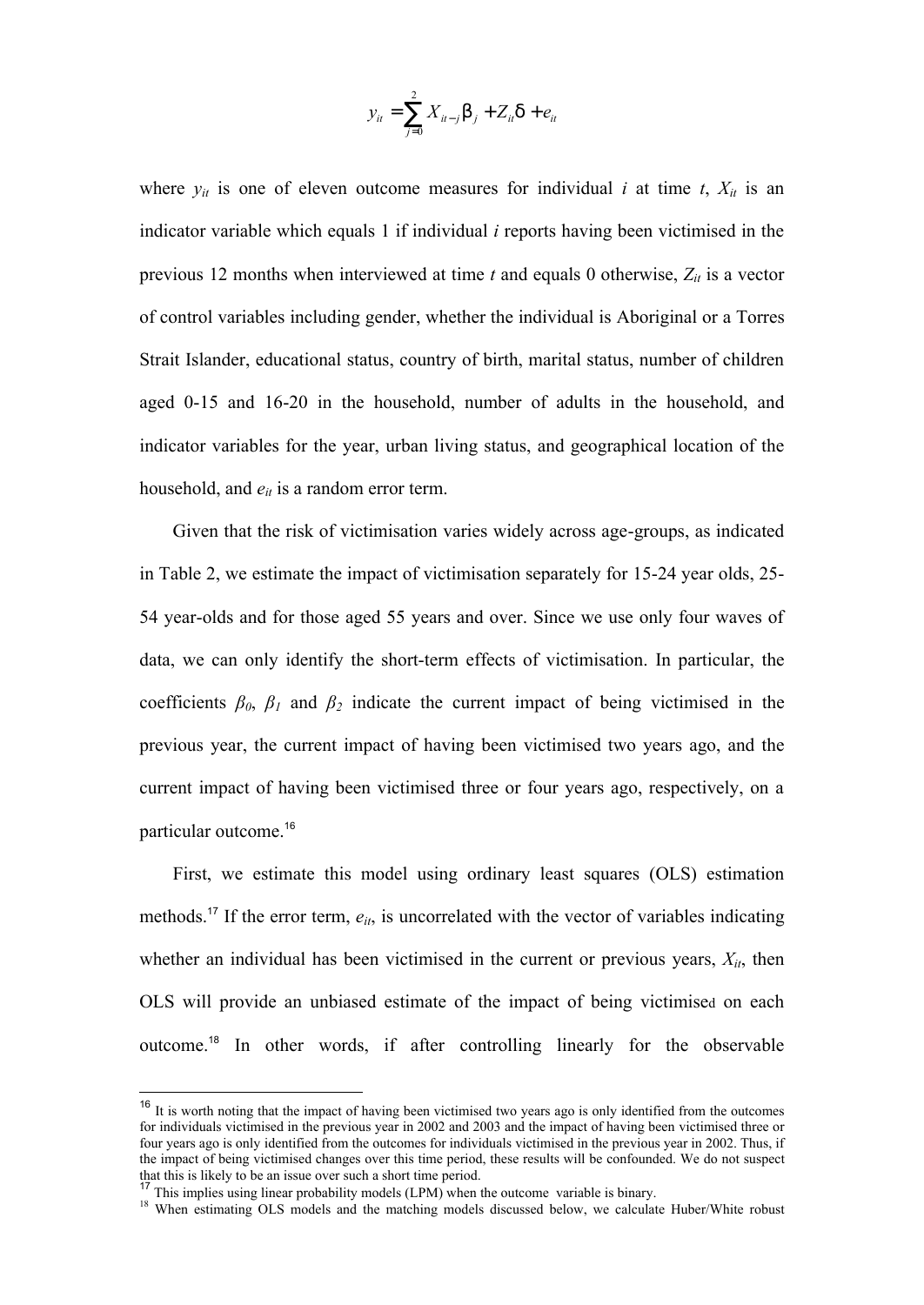characteristics in  $Z_{it}$ , the likelihood of being victimised is uncorrelated with an individual's unobserved characteristics and with a particular outcome, then the estimated OLS impact will be unbiased. One shortcoming of estimating an OLS model is that we need to make strong parametric assumptions about the relationship between the observables and the likelihood of being victimised.

We re-estimate equation (1) including individual fixed effects. We now assume that the error term,  $e_{it}$ , can be decomposed into two components:

$$
e_{it} = a_i + u_{it},\tag{2}
$$

where  $\alpha_i$  is an error-term, specific to each individual and invariant over time and  $u_{it}$  is a standard white noise error-term. Fixed effects estimation will be unbiased even if *α<sup>i</sup>* is correlated with the  $X_{it}$  vector, eg. if fixed unobserved characteristics of the individual are correlated both with the likelihood of being victimised and with particular outcomes. The results from this model can be interpreted as measuring changes in outcomes for individuals before/after victimisation relative to changes in outcomes over time for non-victimised individuals. While fixed effects regression models are unbiased in the presence of observed and fixed unobserved individual heterogeneity, they are less efficient than OLS if fixed individual unobserved heterogeneity is not present. They also exacerbate measurement error bias, making it increasingly likely that the results will be small in magnitude and insignificant.

## **VI. Results**

<u>.</u>

We begin by examining whether being victimised has an effect on five key econmic outcomes: employment, benefit receipt, labour income, non-labour income and total household income in the last year. The income variables are in real values and measured in logarithmic scale. Table 3 presents estimates of  $\beta_0$ ,  $\beta_1$  and  $\beta_2$  from the

standard errors that account for the fact that each individual is observed multiple times and their error terms are likely to be correlated over time. Thus, the OLS estimates are also efficient.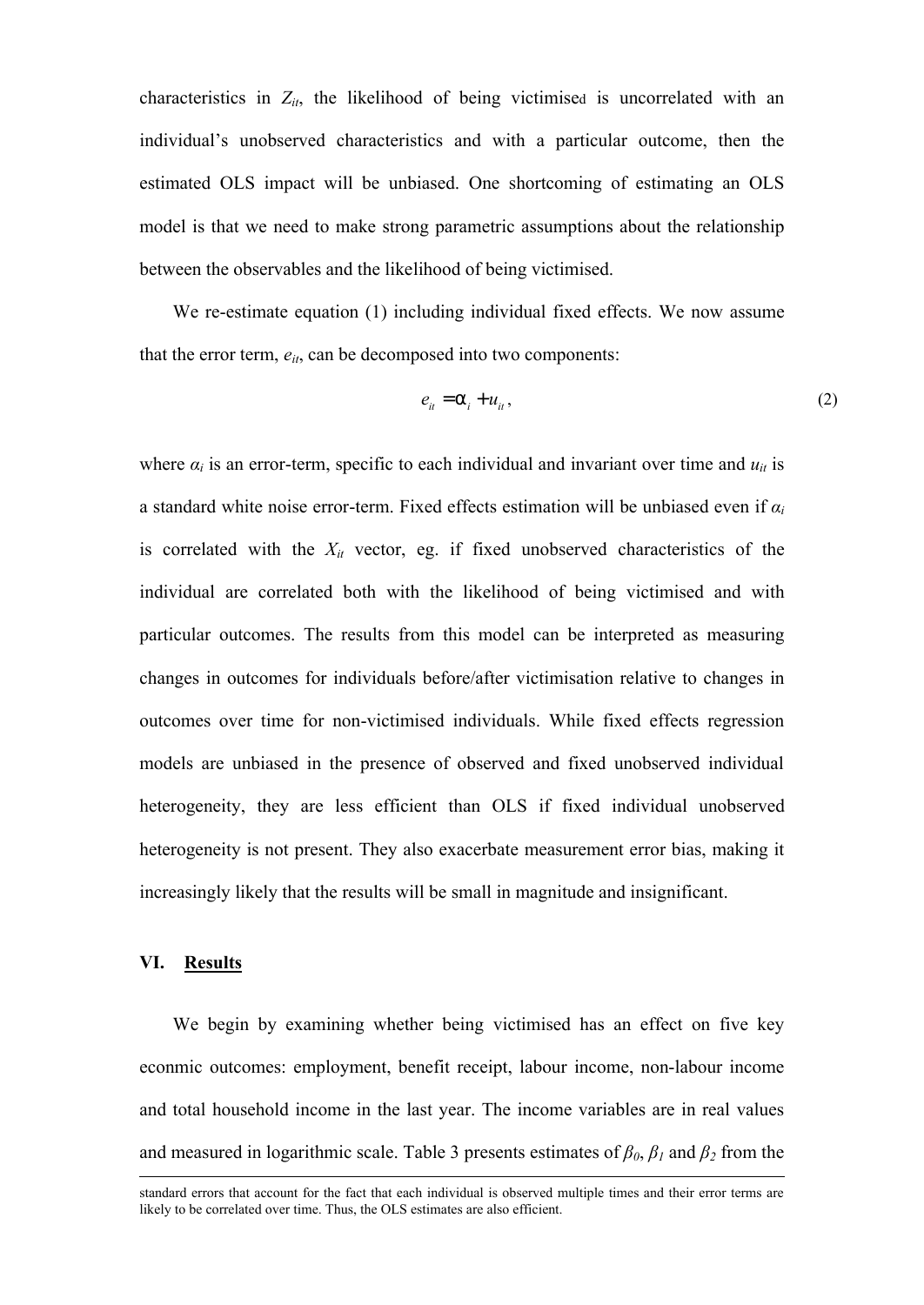OLS and fixed effects estimations for individuals aged 15-24 years. The top panel presents results for violent crime victimisation. First, we examine the OLS results. Controlling for covariates, being a victim of violent crime significantly reduces the likelihood of being employed by about 11% in the first year following the incident and by about 5% if the incident occurred two, three or four years ago. Only the first year impact is precisely estimated. The likelihood of receiving benefits significantly increases by 14% for each of the two years following victimisation. There is however, no effect of violent victimisation on labour income. Consistent with the increased likelihood of receiving benefit income, there is a 38% increase in non-labour income for each of the two years following victimisation. However, there is a 10-12% decrease in household income over the same duration. The fixed effects estimates indicate that after controlling for unobserved individual heterogeneity, there is no impact of victimisation on any of the economic outcomes under consideration.

We next examine the impact of property crime. The results are presented in the bottom panel of Table 4. Both models indicate that there is no impact of property crime victimisation on employment. In contrast, while the OLS model suggests no effect on the probability of receiving welfare benefitd, the fixed effects model indicates a 6-9% negative impact on benefit recipiency two to four years after the event. The results on the income measures are mixed. While the OLS estimates suggests a short-term positive and significant impact of property crime victimisation on labour income and no impact of non-labour income, the fixed-effects estimates uniformly indicate no impact on either of these outcomes. In contrast, both the OLS and fixed-effects estimates suggest a positive and sizeable impact of victimisation on total household income that lasts upto two years following the event.

The lack of impact on employment, on labour and non-labour income is perhaps not surprising, given the age group of the sample. Many of these individuals are likely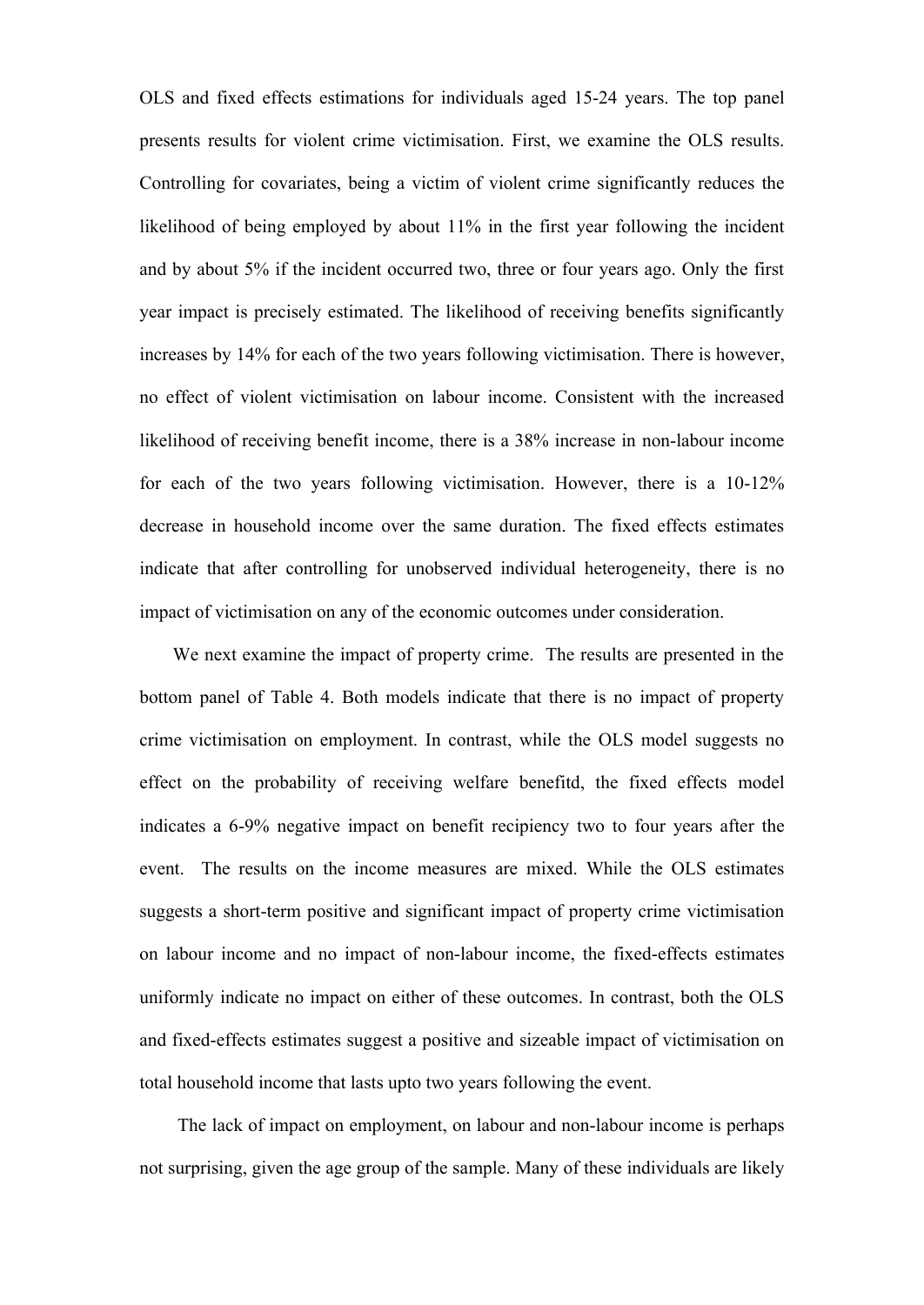to be in school and unlikely to be full-fledged participants in the labour market. The positive effect of property crime on household income is possibly due to insurance claim settlements arising from the loss of property. This would also be consistent with the negative propensity to be on welfare benefits following property victimisation.

Table 4 presents the impact of victimisation on health and life satisfaction for 15- 24 year old individuals. For this particular group, we also estimate the impact on the probability of finishing high school. The results of violent crime victimisation suggest that while there are negative impacts of experiencing a violent crime on the probability of finishing high school, on general and mental health, on satisfaction measures and positive impact on alcohol consumption, these effects reflect negative selection; once we control for unobserved heterogeneity in the fixed-effects models, we cannot reject the hypothesis that violent crime victimisation has no effect on the chosen outcomes.

The estimates in the bottom panel of Table 4 indicate that there are negative impacts of victimisation through property crime on general health and self-reported life satisfaction measures, even after controlling for unobserved heterogeneity. However, these effects are short-lived. In summary, we find that except for a shortterm, positive impact of property crime on household income, crime victimiation has little effect on economic outcomes of 15-24 year-olds. While there is some evidence of a negative shock to health and life-satisfaction from property crime victimisation, individuals in this age-group seem to return to baseline health and satisfaction levels very quickly.

In Table 6, we present estimates of the impact of victimisation of some wellbeing measures. We expect to see some negative impact of victimisation, especially violent victimisation, on self-reported health and life satisfaction measures, given the evidence reported by other studies cited in the literature review. The estimates based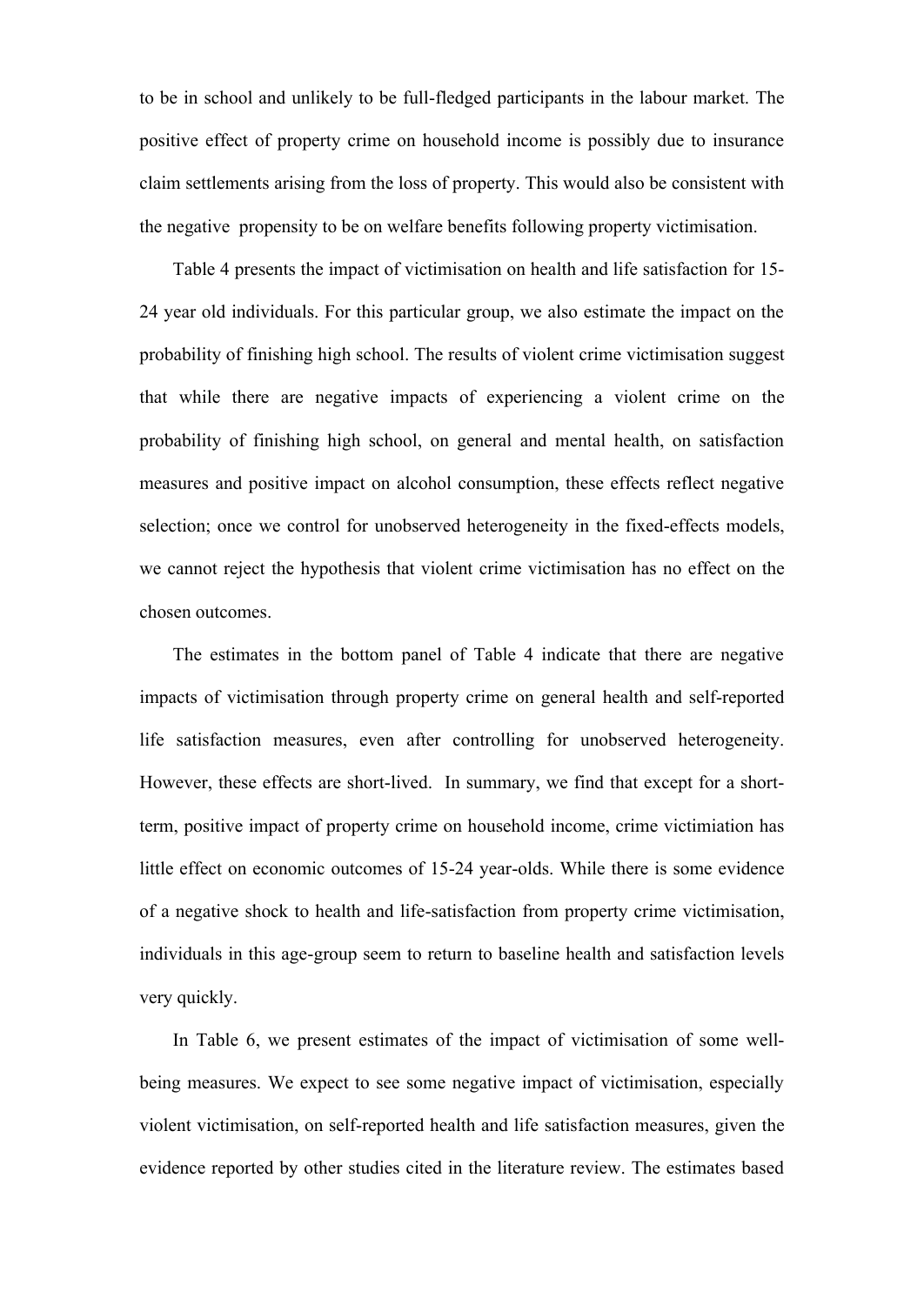on the matching model indicate strong, significantly negative and persistent effects on general health, mental health, life satisfaction and satisfaction with family relationships. There is a temporary, though sizeable increase in alcoholic consumption. The fixed effects estimates are much smaller in magnitude and indicate that these effects are not long-lasting; most impacts are significant only for the year following the report of violent victimisation. With regard to property crime victimisation, the matching estimates again indicate negative and significant impacts on the two health and two satisfaction measures, though of much smaller magnitude relative to the impacts of violent victimisation. With the exception of a temporary setback in terms of life satisfaction, the fixed-effects estimates are all insignificant.

## **VII. Conclusions**

This paper examines the causal effect of being victimised on labour market outcomes and general well-being using longitudinal data from the nationally representative Household Income and Labour Dynamics of Australia survey. Crucially for our analysis, individuals in HILDA are asked whether they experienced a number of major life events in the previous year including being a victim of violent or property crime. The richness of the data allows us to inform the literature in a number of ways.

First, we estimate OLS regression models on the entire population, propensity score matching models that examine outcomes for individuals who were crime victims compared to outcomes for non-victims with similar observable characteristics over the same time period, and fixed effects regression models that examine changes in outcomes for individuals before/after victimisation. We can estimate both matching models and fixed effects regressions because HILDA collects longitudinal data on a representative sample of both victims and non-victims, unlike the administrative data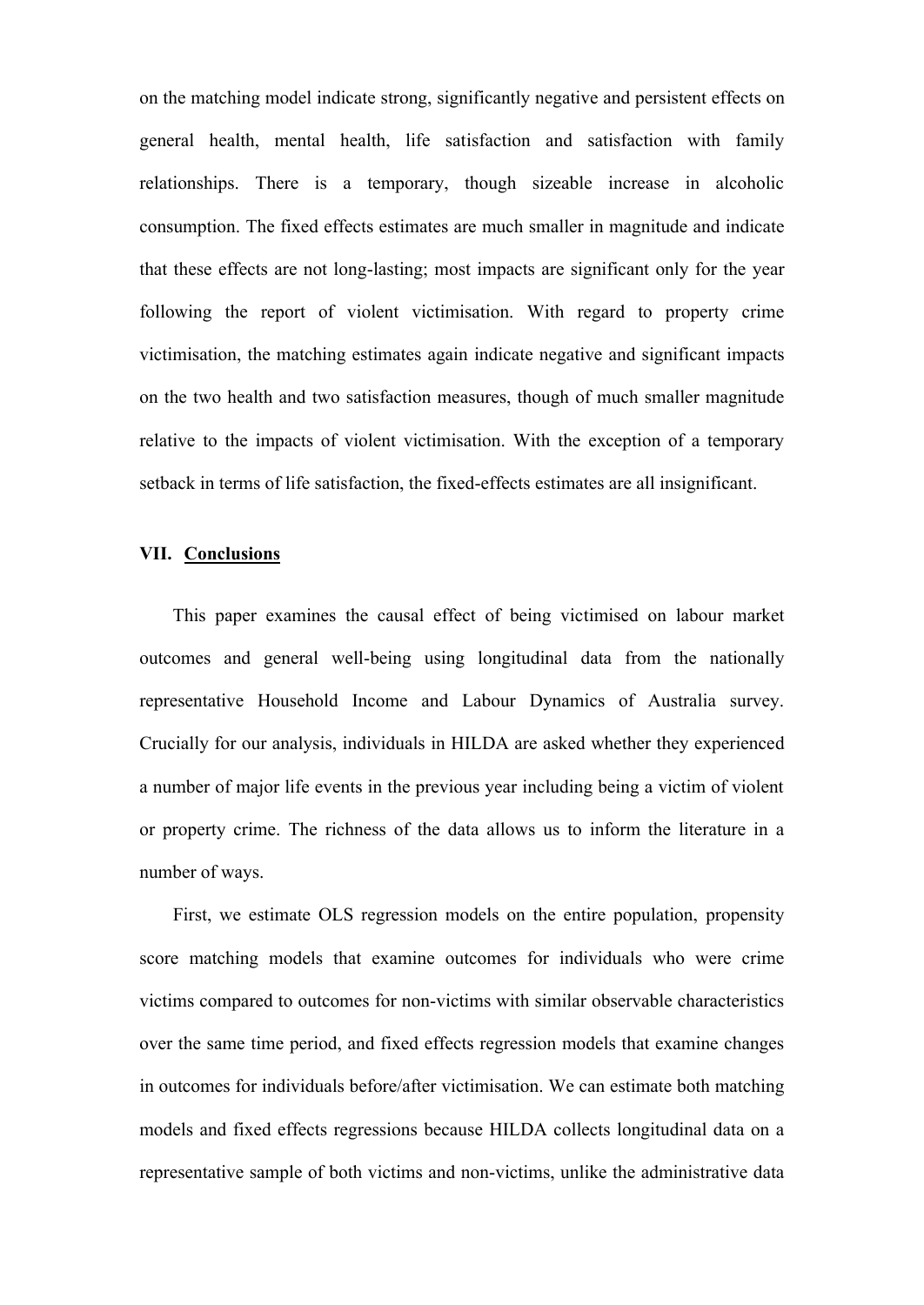typically used in this literature. Both the second and third types of models allow us to control for characteristics that may simultaneously cause certain individuals to be victims of crime and put them at higher risk of poor outcomes. Second, we estimate the impact on both labour market outcomes and general well-being. Clearly, becoming a victim of crime is likely to have impacts on individuals beyond the labour market. We believe that this is the first quantitative analysis to examine the impact of victimisation on more general measures of human capital and personal well-being.

Our results indicate that there is no causal impact of victimisation on employment or income; while estimates based on cross-sectional models indicate significant impacts, the fixed-effects estimates uniformly suggest that these results can be explained by unobserved heterogeneity. In contrast, there is strong evidence of a negative impact of victimisation on well-being measures, and these are especially strong for violent victimisation. However, these effects appear not to persist beyond the first year following victimisation.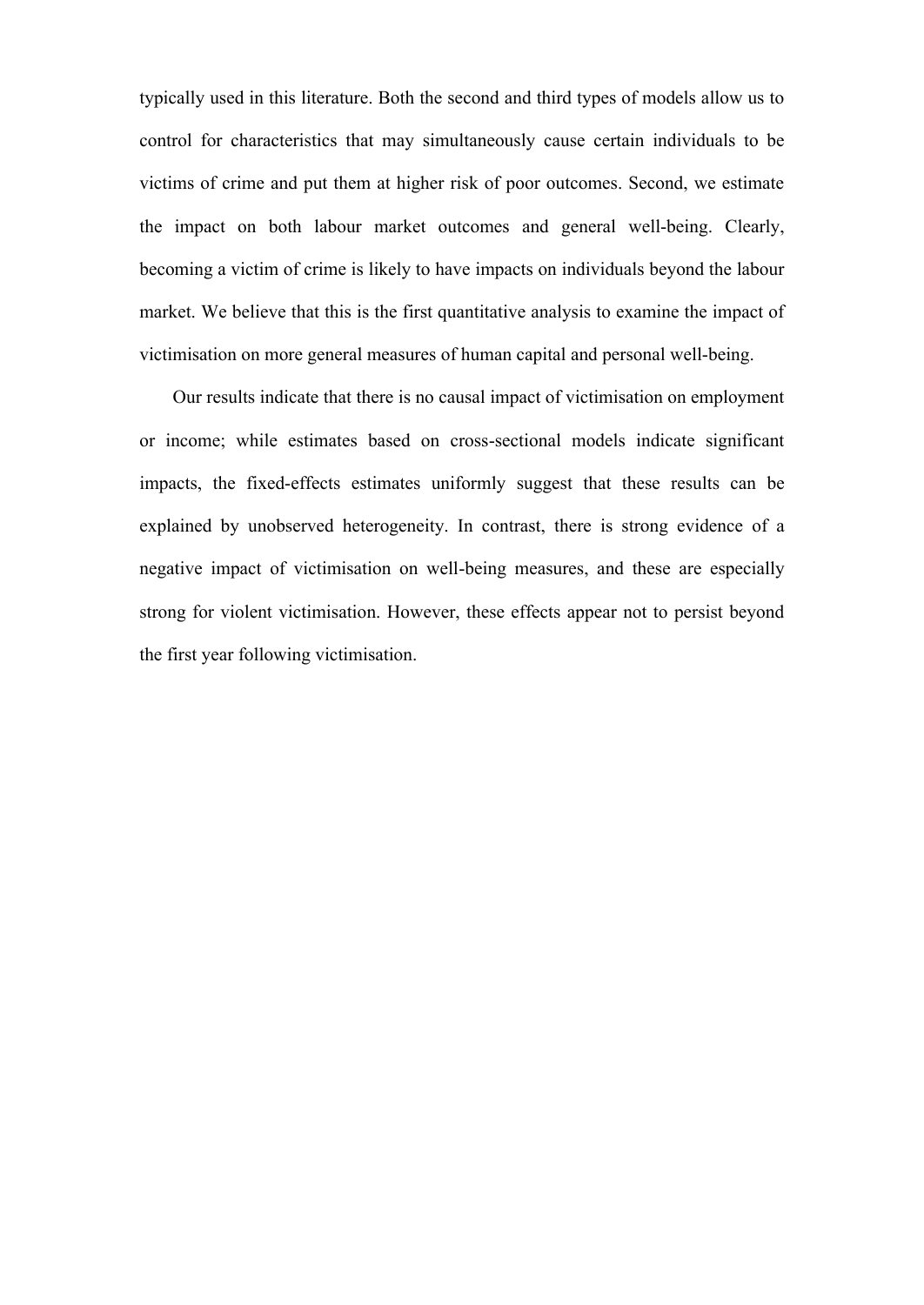## **References**

Angrist, Joshua D. (2001), "Estimation of Limited-Dependent Variable Models with Binary Endogenous Regressors: Simple Strategies for Empirical Practice," *Journal of Business and Economic Statistics*, Vol. 19, No. 1.

Australian Institute of Criminology (2006). Australian Crime: Facts and Figures 2005. Canberra, Australia.

Becker, Gary (1968), "Crime and Punishment: An Economic Analysis", *Journal of Political Economy,* Vol.76, No.2, pp.169-217.

Blau, Judith and Peter Blau (1982), "The Cost of Inequality: Metropolitan Structure and Violent Crime", *American Sociological Review*, Vol. 47, No. 1, pp. 114-129.

Cohen, Mark (2000), "Measuring the Costs and Benefits of Crime and Justice", Criminal Justice, Chapter in Vol.4: Measurement and Analysis of Crime and Justice, pp.263-316, of **Criminal Justice 2000**.

Dehjia, R.H. and Wahba, S (1999), "Causal Effects in Nonexperimental Studies: Reevaluating the Evaluation of Training Programs", *Journal of the American Statistical Association*, Vol.94, pp.1053-1062.

Freedy, John, Heidi Resnick, Dean Kilpatrick, Bonnie Dansky and Ritchie Tidwell (1994), "The Psychological Adjustment of Recent Crime Victims in the Criminal Justice System", *Journal of Interpersonal Violence*, Vol.9, No.4, pp.450-468

Gibson, John and Bonggeun Kim (2006), "Measurement Error and the Effect of Inequality on Experienced versus Reported Crime", University of Waikato Working Papers in Economics #06/05

Glaeser, Edward, Bruce Sacerdote and Jose Scheinkman (1996), "Crime and Social Interactions", *Quarterly Journal of Economics,* Vol.111, No.2, pp.507-548.

Grogger, J (1995), "The Effect of Arrests on the Employment and Earnings of Young Men", *Quarterly Journal of Economics,* Vol.110, No.1, pp.51-71.

Jarjoura, Roger and Douglas Smith (1989), "Household Characteristics, Neighborhood Composition and Victimization Risk", *Social Forces,* Vol.68, No.2, pp.621-640.

Kesteren, J.N.van, Mayhew, P. & Nieuwbeerta, P. (2000), "Criminal Victimisation in Seventeen Industrialised Countries: Key-findings from the 2000 international Crime Victims Survey", The Hague, Ministry of Justice, WODC

Lalonde R (1986). "Evaluating the Econometric Evaluations of Training Programs", *American Economic Review,* 76: 604–20.

Leigh, Andrew (2004), "More Police Mean Fewer Mean Streets", *The Australian*, May 11.

Levitt, Steven (1999), "The Changing Relationship Between Income and Crime Victimisation", *Federal Reserve Bank of NY Economic Policy Revie*: 87-98

Lurigio, Arthur (1987), "Are all Victims Alike? The Adverse, Generalized, and Differential Impact of Crime", *Crime and Delinquency*, Vol.33, No.4, pp.452-467

Macmillan, Ross (2001), "Violence and the Life Course: The Consequences of Victimization for Personal and Social Development", *Annual Review of Sociology*, Vol. 27, pp. 1-22.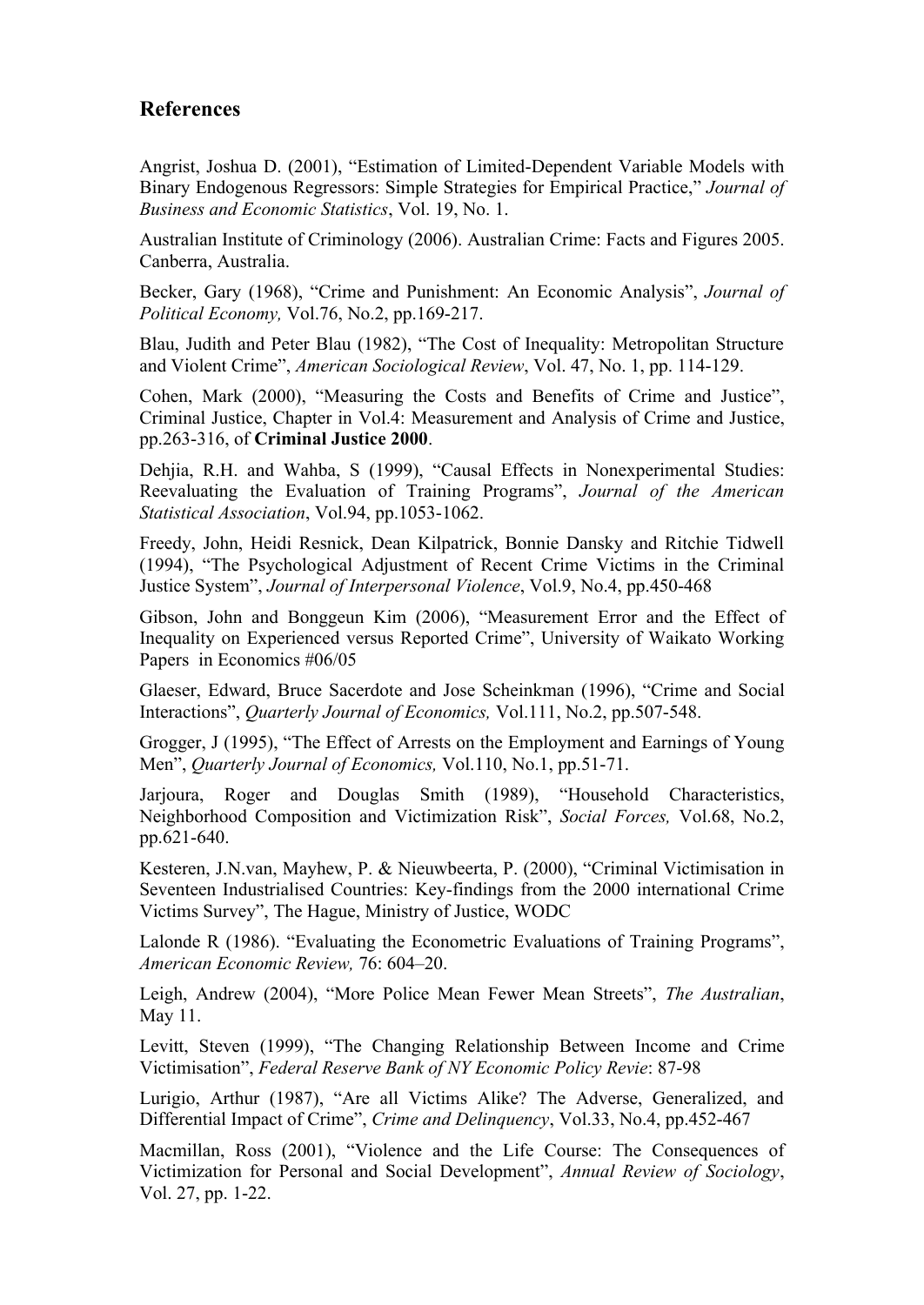Meier, Robert and Terance Miethe (1993), "Understanding Theories of Criminal Victimization", *Crime and Justice*, Vol. 17, pp. 459-499.

Miethe, Terance, Mark Stafford, Scott Long (1987), "Social Differentiation in Criminal Victimization: A Test of Routine Activities/Lifestyle Theories", *American Sociological Review*, Vol. 52, No. 2, pp. 184-194

Rizzo, Mario (1979), "The Cost of Crime to Victims: An Empirical Analysis", *Journal of Legal Studies,* Vol.8, No.1, pp.177-205.

Rubin D (1979). "Using Multivariate Matched Sampling and Regression Adjustments to Control Bias in Observational Studies." *Journal of the American Statistical Association*, 74: 318–29.

Sampson, Robert (1985), "The Structural Determinants of Personal Vlctimization", *Journal of Research in Crime and Delinquency*, Vol. =No. 1, pp.7-40.

Sampson, Robert (1987), "Personal Violence by Strangers: An Extension and Test of the Opportunity Model of Predatory Victimization", *Journal of Criminal Law and Criminology*, Vol. 78, No. 2., pp.327-356.

Viscusi, Kip (1993), "The Value of Risks to Life and Health", *Journal of Economic Literature,* Vol.31, No.4: 1912-1946.

Wilson, William J. (1987), **The Truly Disadvantaged: The Inner City, the Underclass, and Public Policy**, University of Chicago Press, Chicago.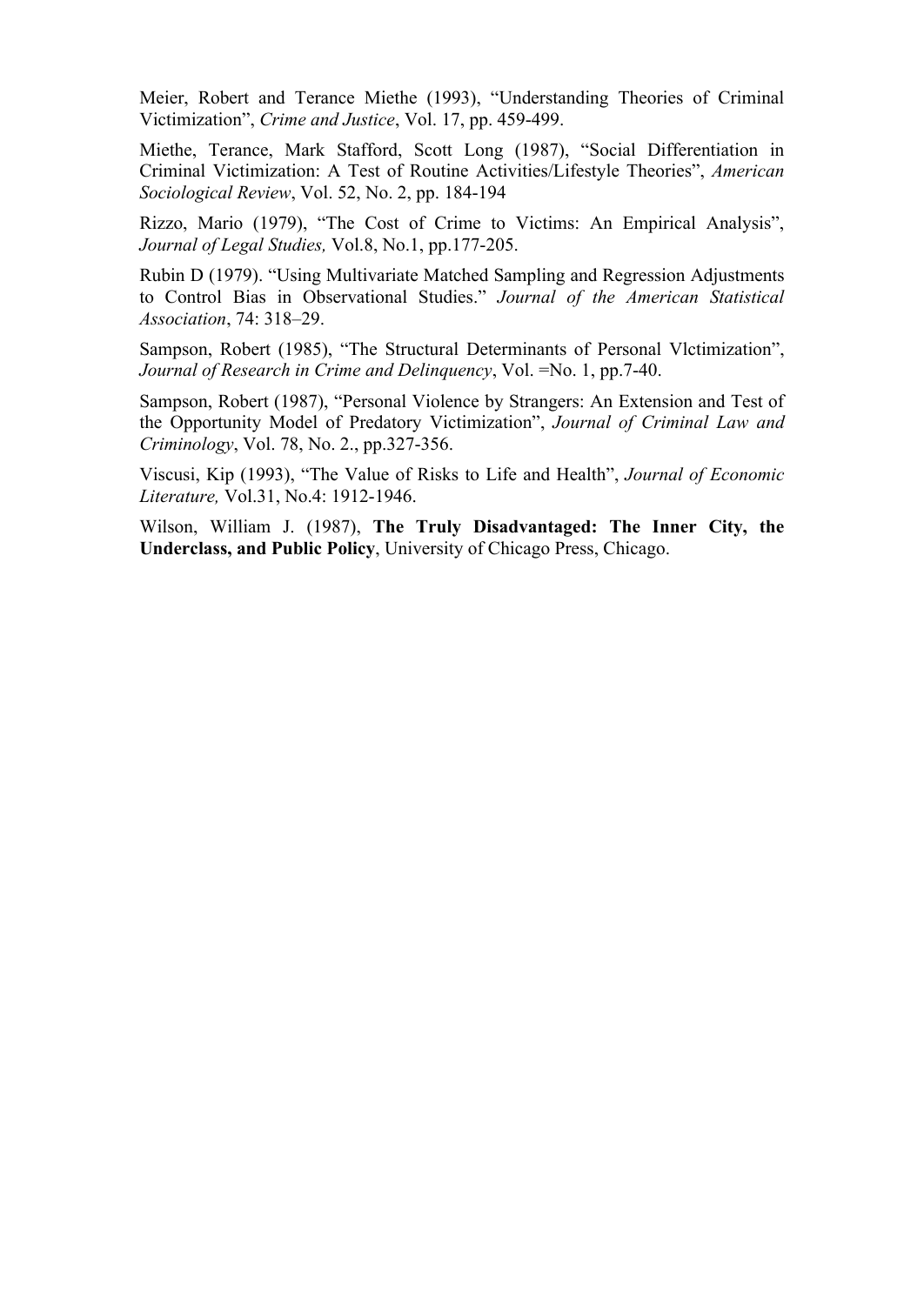## **Table 1: Victimisation Rates Based on 2000 ICVS Survey: Percentage Victimised at least Once**

| Car |
|-----|
|     |

**11** 

| <b>Country</b>           | <b>Crimes</b> | <b>Theft</b>     | <b>Burglary</b>  | Robbery          | Personal         | <b>Sexual</b>    | Assaults &       |
|--------------------------|---------------|------------------|------------------|------------------|------------------|------------------|------------------|
|                          |               |                  |                  |                  | <b>Thefts</b>    | <b>Incidents</b> | <b>Threats</b>   |
| <b>Australia</b>         | 30.0          | $\overline{1.9}$ | $\overline{3.9}$ | $\overline{1.2}$ | 6.5              | $\overline{4.0}$ | 6.4              |
| Belgium                  | 21.4          | $\overline{0.7}$ | $\overline{2.0}$ | $\overline{1.0}$ | $\overline{4.1}$ | $\overline{1.1}$ | $\overline{3.2}$ |
| Canada                   | 23.8          | 1.4              | $\overline{2.3}$ | $\overline{0.9}$ | 4.7              | $\overline{2.1}$ | $\overline{5.3}$ |
| Catalonia (Spain)        | 19.0          | 0.4              | 1.3              | 0.9              | $\overline{3.0}$ | 0.8              | 1.5              |
| Denmark                  | 23.0          | $\overline{1.1}$ | $\overline{3.1}$ | 0.7              | $\overline{4.1}$ | 2.5              | $\overline{3.6}$ |
| <b>England and Wales</b> | 26.4          | 2.1              | 2.8              | 1.2              | 4.6              | 2.7              | 6.1              |
| Finland                  | 19.1          | $\overline{0.4}$ | 0.3              | $\overline{0.6}$ | $\overline{3.3}$ | 3.7              | $\overline{4.2}$ |
| France                   | 21.4          | 1.7              | 1.0              | $\overline{1.1}$ | $\overline{3.0}$ | 1.1              | 4.2              |
| Japan                    | 15.2          | 0.1              | 1.1              | 0.1              | 0.5              | $\overline{1.2}$ | $\overline{0.4}$ |
| Netherlands              | 25.2          | 0.4              | 1.9              | $0.8\,$          | 4.7              | $\overline{3.0}$ | 3.4              |
| N.Ireland                | 15.0          | 1.2              | 1.7              | 0.1              | $\overline{2.2}$ | 0.6              | $\overline{3.0}$ |
| Poland                   | 22.7          | 1.0              | 2.0              | 1.8              | 5.3              | 0.5              | 2.8              |
| Portugal                 | 15.5          | 0.9              | 1.4              | $\overline{1.1}$ | 1.9              | $\overline{0.6}$ | 0.9              |
| Scotland                 | 23.2          | 0.7              | $\overline{1.5}$ | 0.7              | 4.6              | 1.1              | 6.1              |
| Sweden                   | 24.7          | 1.3              | 1.7              | 0.9              | 5.8              | 2.6              | 3.8              |
| Switzerland              | 18.2          | $\overline{0.3}$ | $\overline{1.1}$ | $\overline{0.7}$ | 4.4              | 2.1              | $\overline{2.4}$ |
| <b>USA</b>               | 21.1          | $\overline{0.5}$ | $\overline{1.8}$ | 0.6              | 4.9              | $\overline{1.5}$ | $\overline{3.4}$ |
| <b>All Countries</b>     | 21.3          | 1.0              | 1.8              | 0.8              | 3.9              | 1.7              | 3.5              |

*Source*: Kesteren et. Al. (2000), pp.178-179

*Note:* All figures are based on incidence of crime in 1999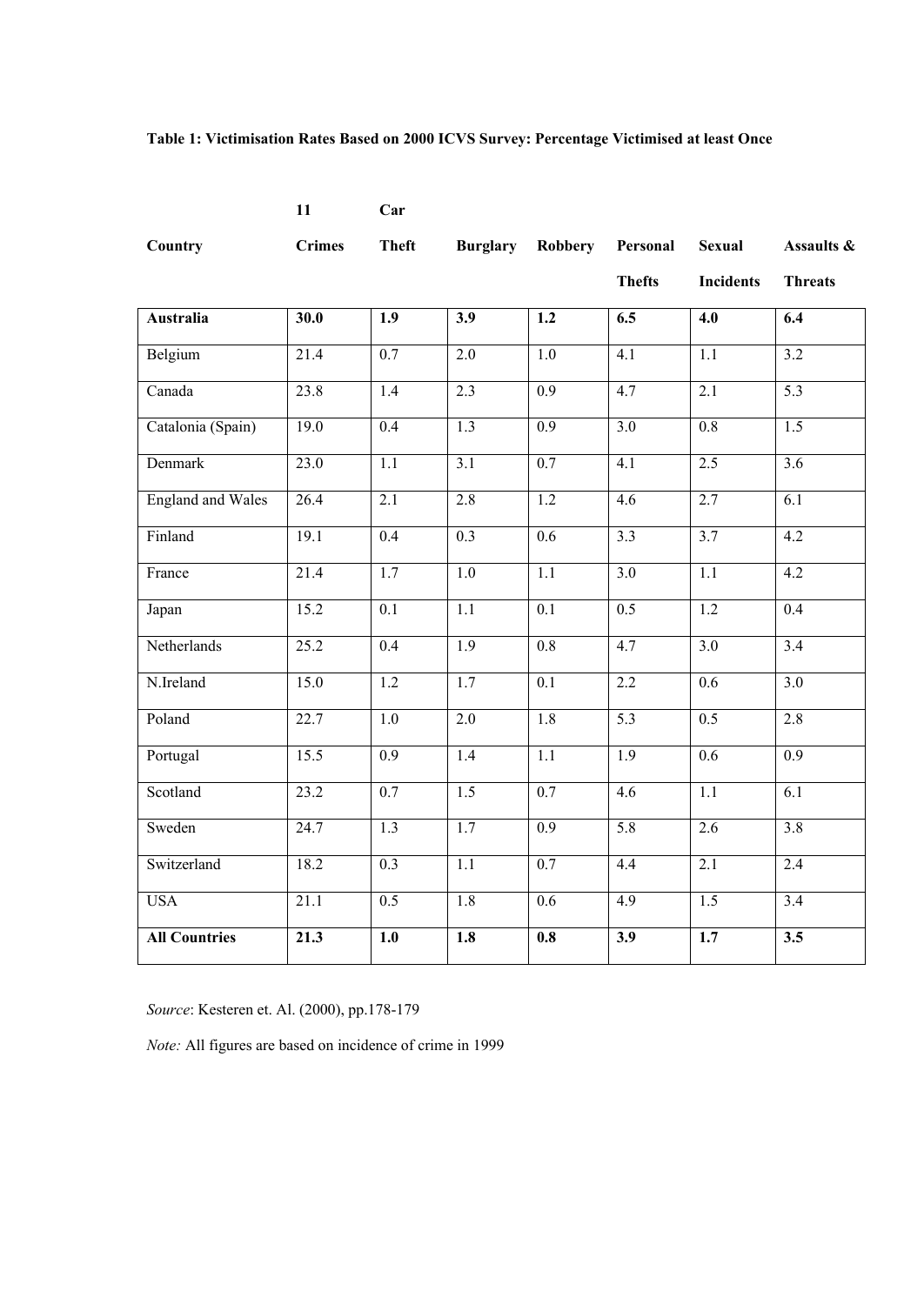|  |  | Table 2: Incarceration Rates - Prison Population per 100,000 of National Population |
|--|--|-------------------------------------------------------------------------------------|
|--|--|-------------------------------------------------------------------------------------|

| Country                  | 1992             | 1995            | 1998             | 2001            | 2004             |
|--------------------------|------------------|-----------------|------------------|-----------------|------------------|
|                          |                  |                 |                  |                 |                  |
| <b>Australia</b>         | 89               | 96              | 107              | 116             | <b>120</b>       |
| Belgium                  | 71               | 75              | 81               | 85              | 88               |
| Canada                   | $\overline{123}$ | 131             | $\overline{126}$ | 117             | 108              |
| Denmark                  | 66               | 66              | 64               | $\overline{59}$ | $\overline{70}$  |
| <b>England and Wales</b> | $\overline{88}$  | 99              | 126              | 127             | 141              |
| Finland                  | $\overline{65}$  | $\overline{59}$ | $\overline{50}$  | 59              | 66               |
| France                   | 84               | 89              | 86               | 78              | 91               |
| Japan                    | 36               | 38              | 42               | 51              | 60               |
| Netherlands              | 49               | 66              | 85               | 95              | $\overline{123}$ |
| Sweden                   | 63               | 65              | 60               | 68              | 81               |
| <b>USA</b>               | $\overline{505}$ | 600             | 669              | 685             | 723              |
| Germany                  | 71               | 81              | 96               | 98              | 98               |
| New Zealand              | 129              | 128             | 146              | 157             | 168              |

*Source*: Prison Brief, International Centre for Prison Studies, UK - www.prisonstudies.org

Note: Prison population includes pre-trial detainees/remand prisoners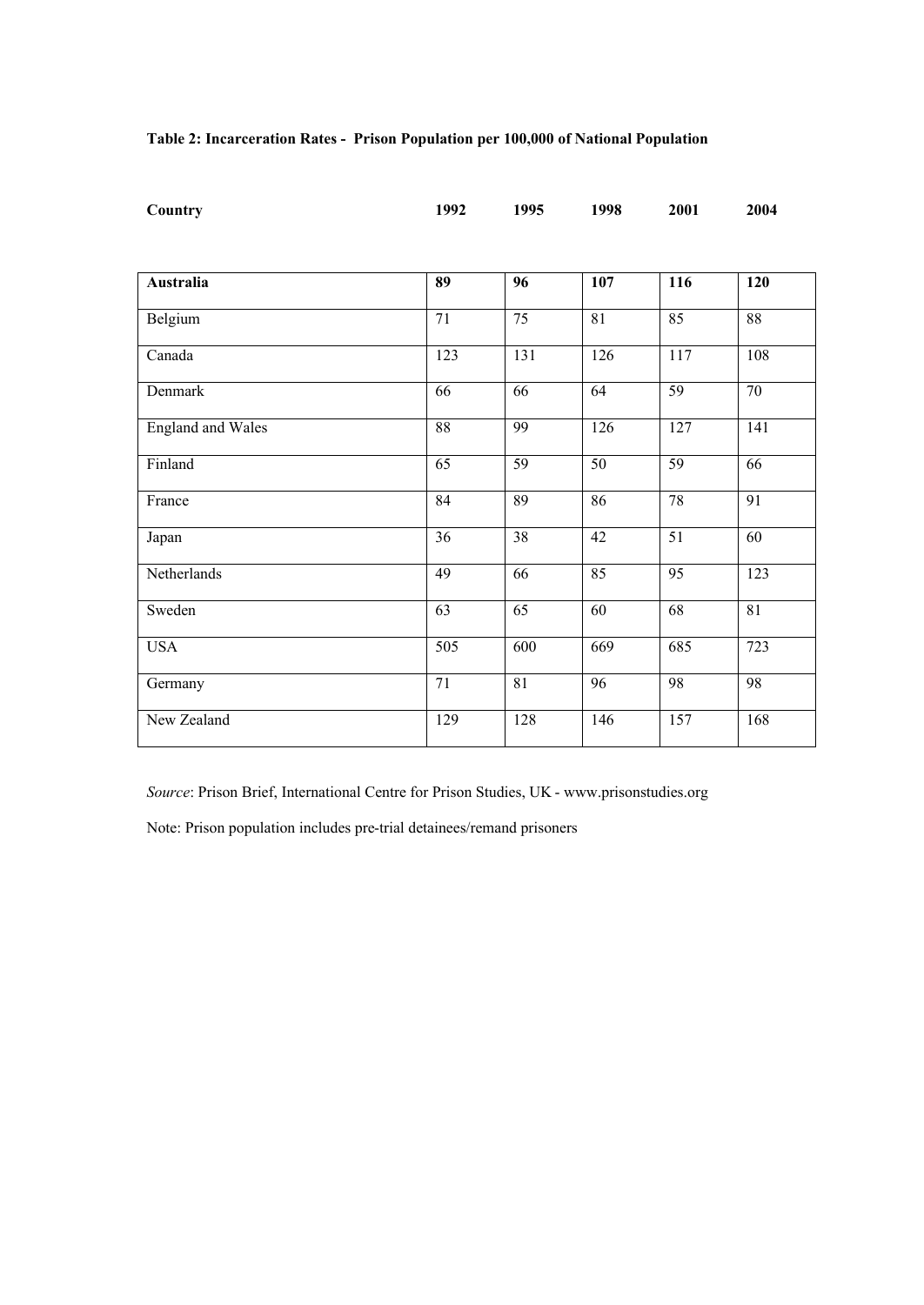



Note: Homicide and kidnapping occur at rates of under 5 per 100,000 each, and as such are difficult to distinguish on this chart.

**Figure 2: Property Crimes, Rate per 100,000 persons, 1996-2004**